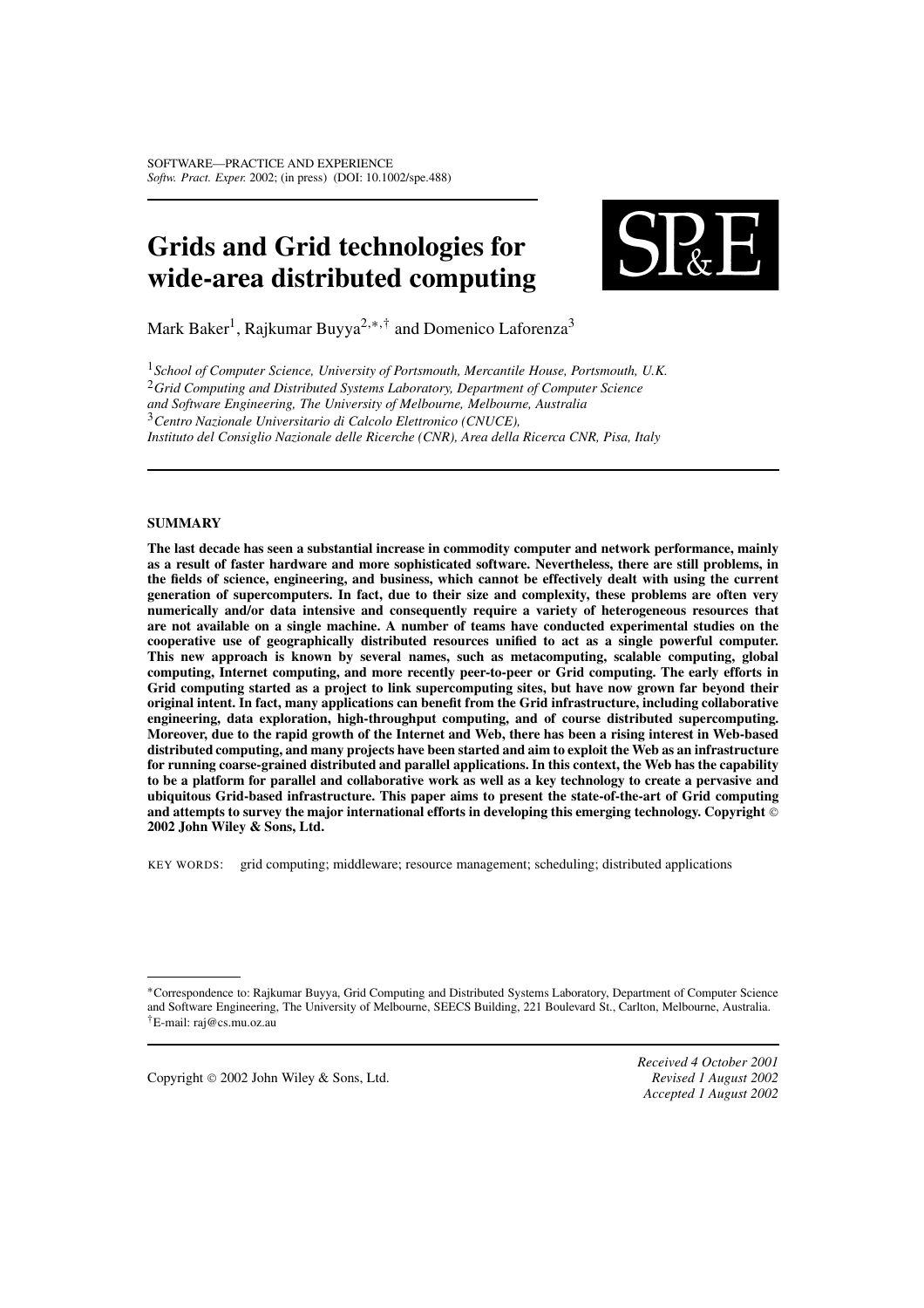

<span id="page-1-0"></span>

Figure 1. Towards Grid computing: a conceptual view.

#### **1. INTRODUCTION**

The popularity of the Internet as well as the availability of powerful computers and high-speed network technologies as low-cost commodity components is changing the way we use computers today. These technology opportunities have led to the possibility of using distributed computers as a single, unified computing resource, leading to what is popularly known as Grid computing [[1\]](#page-27-3). The term Grid is chosen as an analogy to a power Grid that provides consistent, pervasive, dependable, transparent access to electricity irrespective of its source. A detailed analysis of this analogy can be found in [\[2](#page-27-1)]. This new approach to network computing is known by several names, such as metacomputing, scalable computing, global computing, Internet computing, and more recently peerto-peer (P2P) computing [\[3](#page-27-0)].

Grids enable the sharing, selection, and aggregation of a wide variety of resources including supercomputers, storage systems, data sources, and specialized devices (see Figure [1\)](#page-1-0) that are geographically distributed and owned by different organizations for solving large-scale computational and data intensive problems in science, engineering, and commerce. Thus creating virtual organizations [\[4](#page-27-2)] and enterprises [\[5\]](#page-28-0) as envisioned in [\[6\]](#page-28-1)—as a temporary alliance of enterprises or organizations that come together to share resources and skills, core competencies, or resources in order to better respond to business opportunities or large-scale application processing requirements, and whose cooperation is supported by computer networks.

The concept of Grid computing started as a project to link geographically dispersed supercomputers, but now it has grown far beyond its original intent. The Grid infrastructure can benefit many applications, including collaborative engineering, data exploration, high-throughput computing, and distributed supercomputing.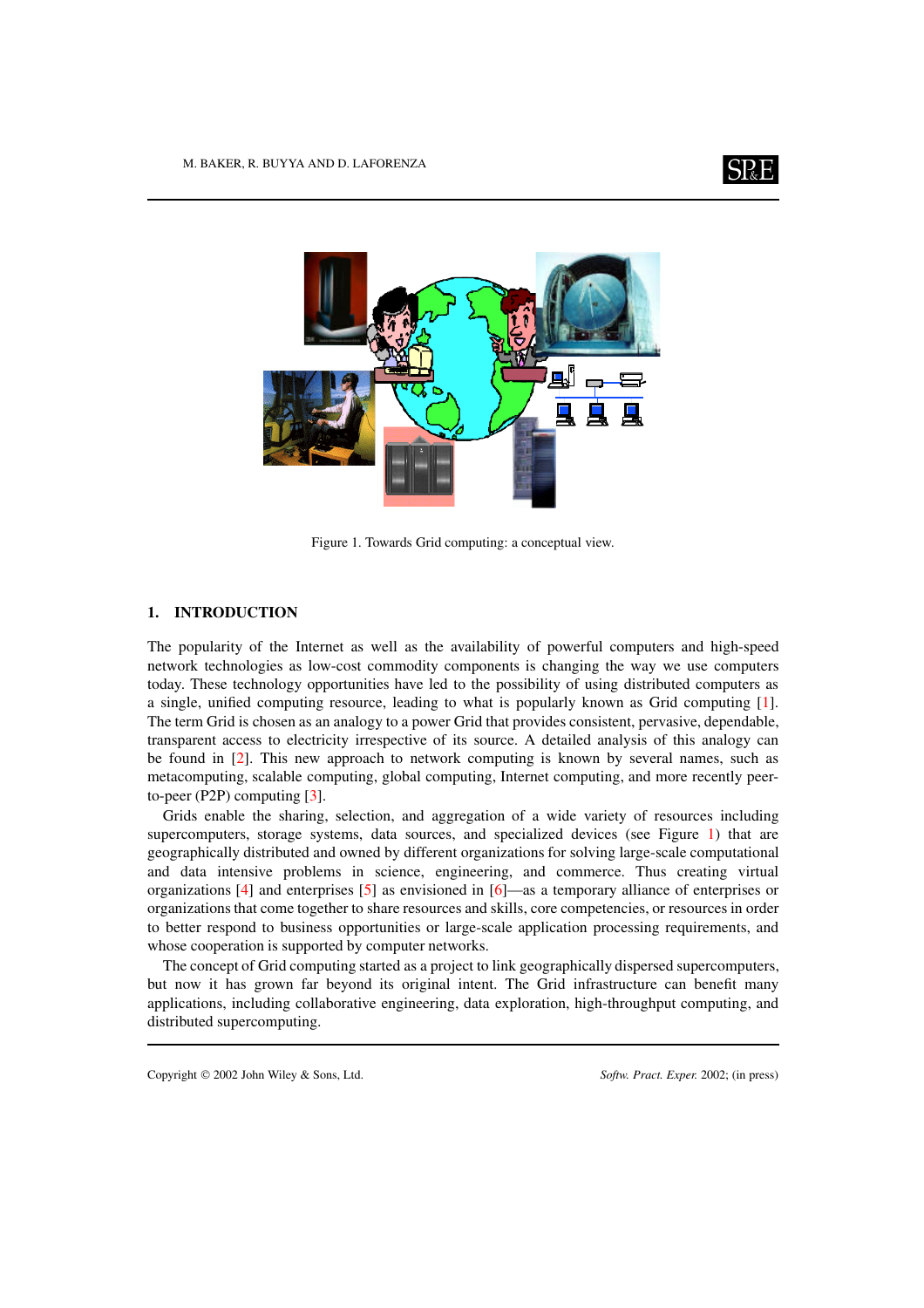

Figure 2. A high-level view of the Grid and interaction between its entities.

A Grid can be viewed as a seamless, integrated computational and collaborative environment (see Figure [1\)](#page-1-0) and a high-level view of activities within the Grid is shown in Figure [2.](#page-2-0) The users interact with the Grid resource broker to solve problems, which in turn performs resource discovery, scheduling, and the processing of application jobs on the distributed Grid resources. From the end-user point of view, Grids can be used to provide the following types of services.

- *Computational services*. These are concerned with providing secure services for executing application jobs on distributed computational resources individually or collectively. Resources brokers provide the services for collective use of distributed resources. A Grid providing computational services is often called a computational Grid. Some examples of computational Grids are: NASA IPG [[7\]](#page-28-4), the World Wide Grid [[8\]](#page-28-2), and the NSF TeraGrid [\[9](#page-28-7)].
- *Data services*. These are concerned with proving secure access to distributed datasets and their management. To provide a scalable storage and access to the data sets, they may be replicated, catalogued, and even different datasets stored in different locations to create an illusion of mass storage. The processing of datasets is carried out using computational Grid services and such a combination is commonly called data Grids. Sample applications that need such services for management, sharing, and processing of large datasets are high-energy physics [[10\]](#page-28-3) and accessing distributed chemical databases for drug design [\[11](#page-28-5)].
- *Application services*. These are concerned with application management and providing access to remote software and libraries transparently. The emerging technologies such as Web services [[12\]](#page-28-6) are expected to play a leading role in defining application services. They build on computational and data services provided by the Grid. An example system that can be used to develop such services is NetSolve [[13\]](#page-28-8).

Copyright 2002 John Wiley & Sons, Ltd. *Softw. Pract. Exper.* 2002; (in press)

# <span id="page-2-0"></span>SR E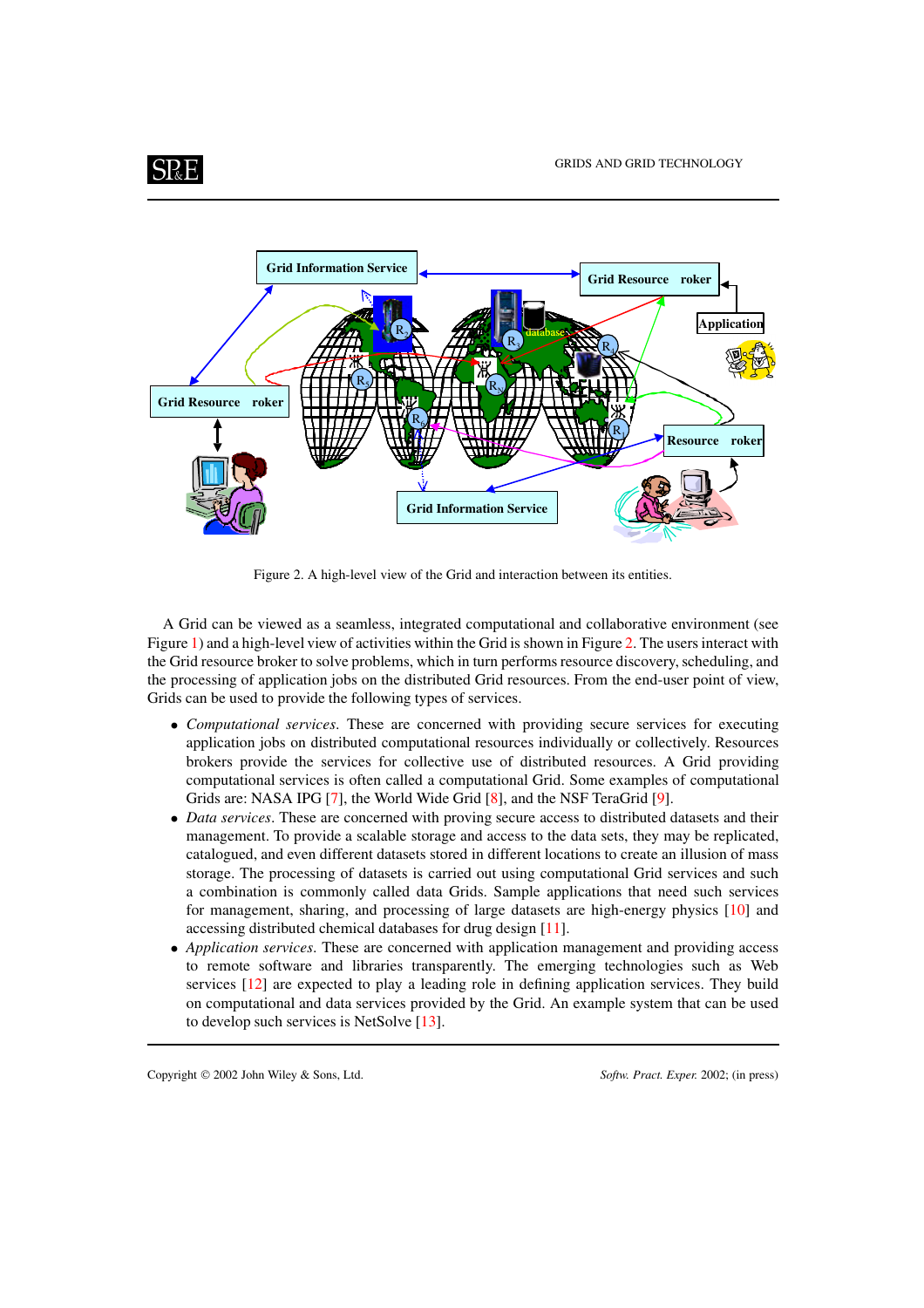

- *Information services*. These are concerned with the extraction and presentation of data with meaning by using the services of computational, data, and/or application services. The low-level details handled by this are the way that information is represented, stored, accessed, shared, and maintained. Given its key role in many scientific endeavors, the Web is the obvious point of departure for this level.
- *Knowledge services.* These are concerned with the way that knowledge is acquired, used, retrieved, published, and maintained to assist users in achieving their particular goals and objectives. Knowledge is understood as information applied to achieve a goal, solve a problem, or execute a decision. An example of this is data mining for automatically building a new knowledge.

To build a Grid, the development and deployment of a number of services is required. These include security, information, directory, resource allocation, and payment mechanisms in an open environment [\[1](#page-27-3),[14,](#page-28-10)[15](#page-28-9)]; and high-level services for application development, execution management, resource aggregation, and scheduling.

Grid applications (typically multidisciplinary and large-scale processing applications) often couple resources that cannot be replicated at a single site, or which may be globally located for other practical reasons. These are some of the driving forces behind the foundation of global Grids. In this light, the Grid allows users to solve larger or new problems by pooling together resources that could not be easily coupled before. Hence, the Grid is not only a computing infrastructure, for large applications, it is a technology that can bond and unify remote and diverse distributed resources ranging from meteorological sensors to data vaults, and from parallel supercomputers to personal digital organizers. As such, it will provide pervasive services to all users that need them.

This paper aims to present the state-of-the-art of Grid computing and attempts to survey the major international efforts in this area. A set of general principles and design criteria that can be followed in the Grid construction are given in Section [2.](#page-3-0) Some of the current Grid technologies, selected as representative of those currently available, are presented in Section [3.](#page-7-0) In Section [4,](#page-24-0) we note a few scientific applications of Grids. We conclude and then discuss future trends in Section [5.](#page-26-0)

## <span id="page-3-0"></span>**2. GRID CONSTRUCTION: GENERAL PRINCIPLES**

This section briefly highlights some of the general principles that underlie the construction of the Grid. In particular, the idealized design features that are required by a Grid to provide users with a seamless computing environment are discussed. Four main aspects characterize a Grid.

- *Multiple administrative domains and autonomy*. Grid resources are geographically distributed across multiple administrative domains and owned by different organizations. The autonomy of resource owners needs to be honored along with their local resource management and usage policies.
- *Heterogeneity*. A Grid involves a multiplicity of resources that are heterogeneous in nature and will encompass a vast range of technologies.
- *Scalability*. A Grid might grow from a few integrated resources to millions. This raises the problem of potential performance degradation as the size of Grids increases. Consequently,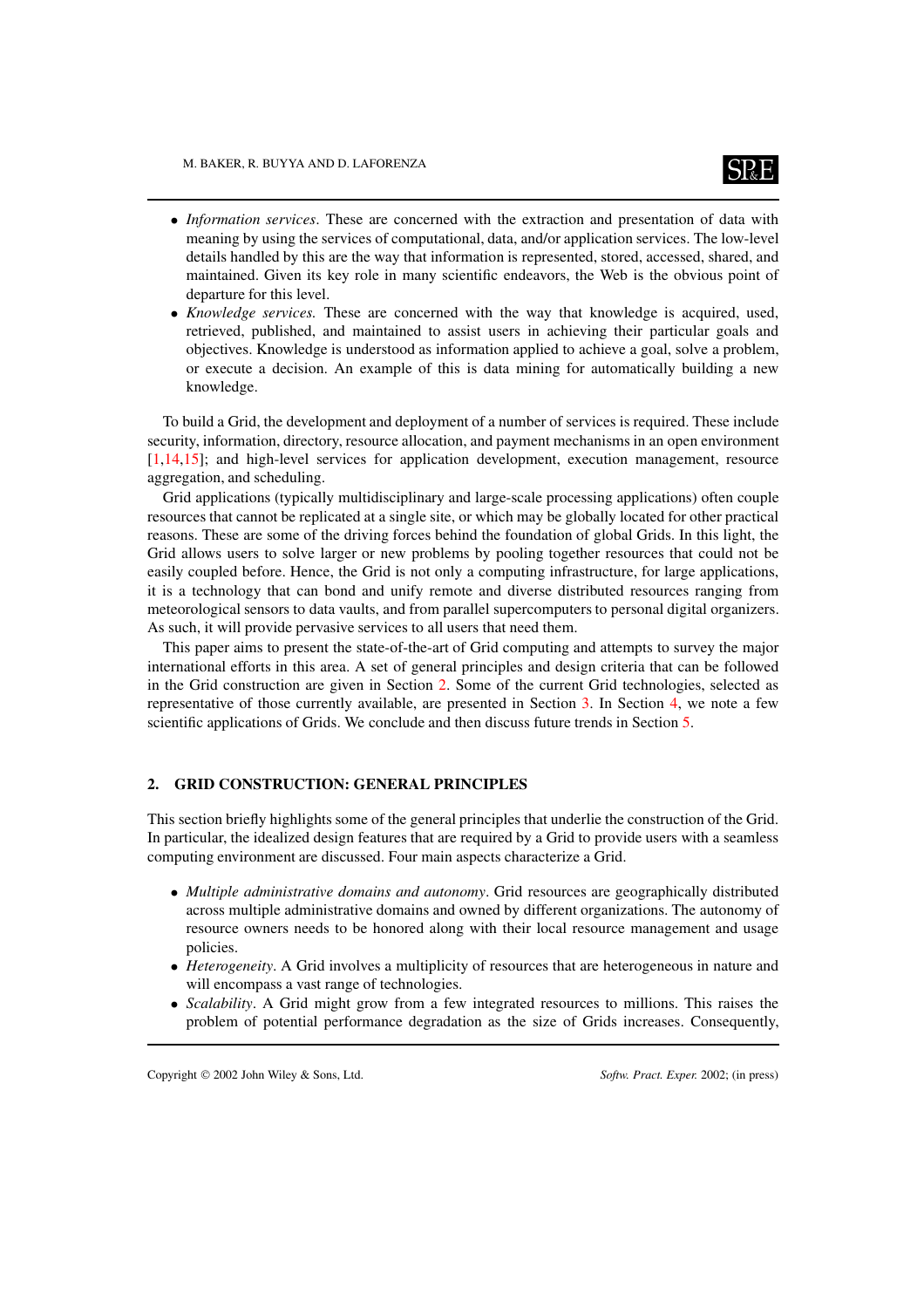

applications that require a large number of geographically located resources must be designed to be latency and bandwidth tolerant.

• *Dynamicity or adaptability*. In a Grid, resource failure is the rule rather than the exception. In fact, with so many resources in a Grid, the probability of some resource failing is high. Resource managers or applications must tailor their behavior dynamically and use the available resources and services efficiently and effectively.

The steps necessary to realize a Grid include:

- the integration of individual software and hardware components into a combined networked resource (e.g. a single system image cluster);
- the deployment of:
	- **–** low-level middleware to provide a secure and transparent access to resources;
	- **–** user-level middleware and tools for application development and the aggregation of distributed resources;
- the development and optimization of distributed applications to take advantage of the available resources and infrastructure.

The components that are necessary to form a Grid (shown in Figure [3\)](#page-5-0) are as follows.

- *Grid fabric*. This consists of all the globally distributed resources that are accessible from anywhere on the Internet. These resources could be computers (such as PCs or Symmetric Multi-Processors) running a variety of operating systems (such as UNIX or Windows), storage devices, databases, and special scientific instruments such as a radio telescope or particular heat sensor.
- *Core Grid middleware*. This offers core services such as remote process management, co-allocation of resources, storage access, information registration and discovery, security, and aspects of Quality of Service (QoS) such as resource reservation and trading.
- *User-level Grid middleware*. This includes application development environments, programming tools, and resource brokers for managing resources and scheduling application tasks for execution on global resources.
- *Grid applications and portals*. Grid applications are typically developed using Grid-enabled languages and utilities such as HPC++ or MPI. An example application, such as parameter simulation or a grand-challenge problem, would require computational power, access to remote data sets, and may need to interact with scientific instruments. Grid portals offer Web-enabled application services, where users can submit and collect results for their jobs on remote resources through the Web.

In attempting to facilitate the collaboration of multiple organizations running diverse autonomous heterogeneous resources, a number of basic principles should be followed so that the Grid environment:

- does not interfere with the existing site administration or autonomy;
- does not compromise existing security of users or remote sites;
- does not need to replace existing operating systems, network protocols, or services;
- allows remote sites to join or leave the environment whenever they choose:
- does not mandate the programming paradigms, languages, tools, or libraries that a user wants;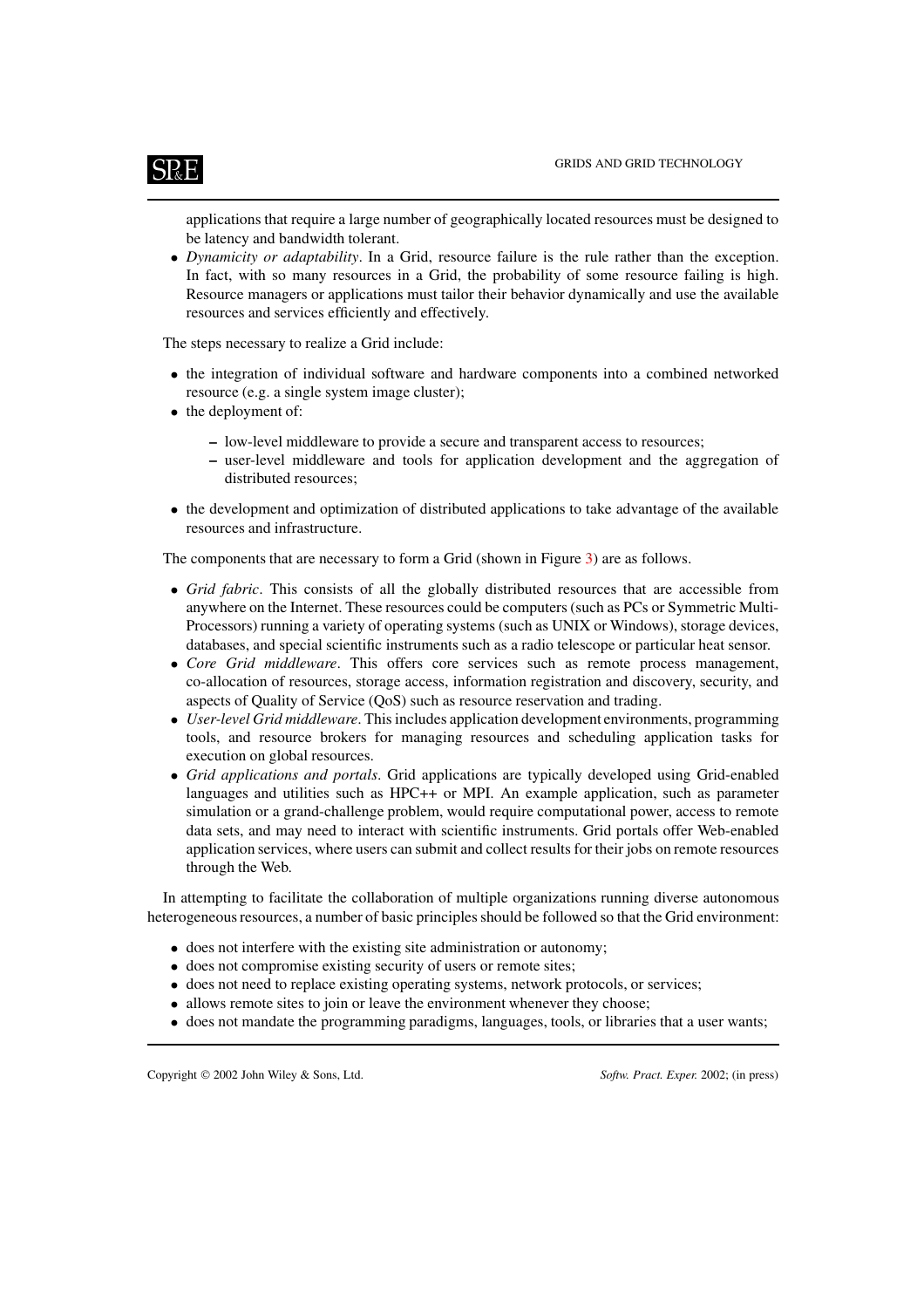<span id="page-5-0"></span>

| <b>Distributed Resources Coupling Services</b> |             |      | <b>CORE</b><br><b>MIDDLEWARE</b> |         |     |
|------------------------------------------------|-------------|------|----------------------------------|---------|-----|
| Security                                       | Information | Data | Process                          | Trading | OoS |
| <b>SECURITY LAYER</b>                          |             |      |                                  |         |     |

| <b>Local Resource Managers</b>                                                | FA RIC             |                               |  |  |
|-------------------------------------------------------------------------------|--------------------|-------------------------------|--|--|
| Libraries & App Kernels<br><b>Queuing Systems</b><br><b>Operating Systems</b> | Internet Protocols |                               |  |  |
| <b>Networked Resources across Organizations</b>                               |                    |                               |  |  |
| <b>Storage Systems</b><br><b>Networks</b><br>Computers                        | Data Sources       | <b>Scientific Instruments</b> |  |  |

Figure 3. A layered Grid architecture and components.

- provides a reliable and fault tolerant infrastructure with no single point of failure;
- provides support for heterogeneous components;
- uses standards, and existing technologies, and is able to interact with legacy applications;
- provides appropriate synchronization and component program linkage.

As one would expect, a Grid environment must be able to interoperate with a whole spectrum of current and emerging hardware and software technologies. An obvious analogy is the Web. Users of the Web do not care if the server they are accessing is on a UNIX or Windows platform. From the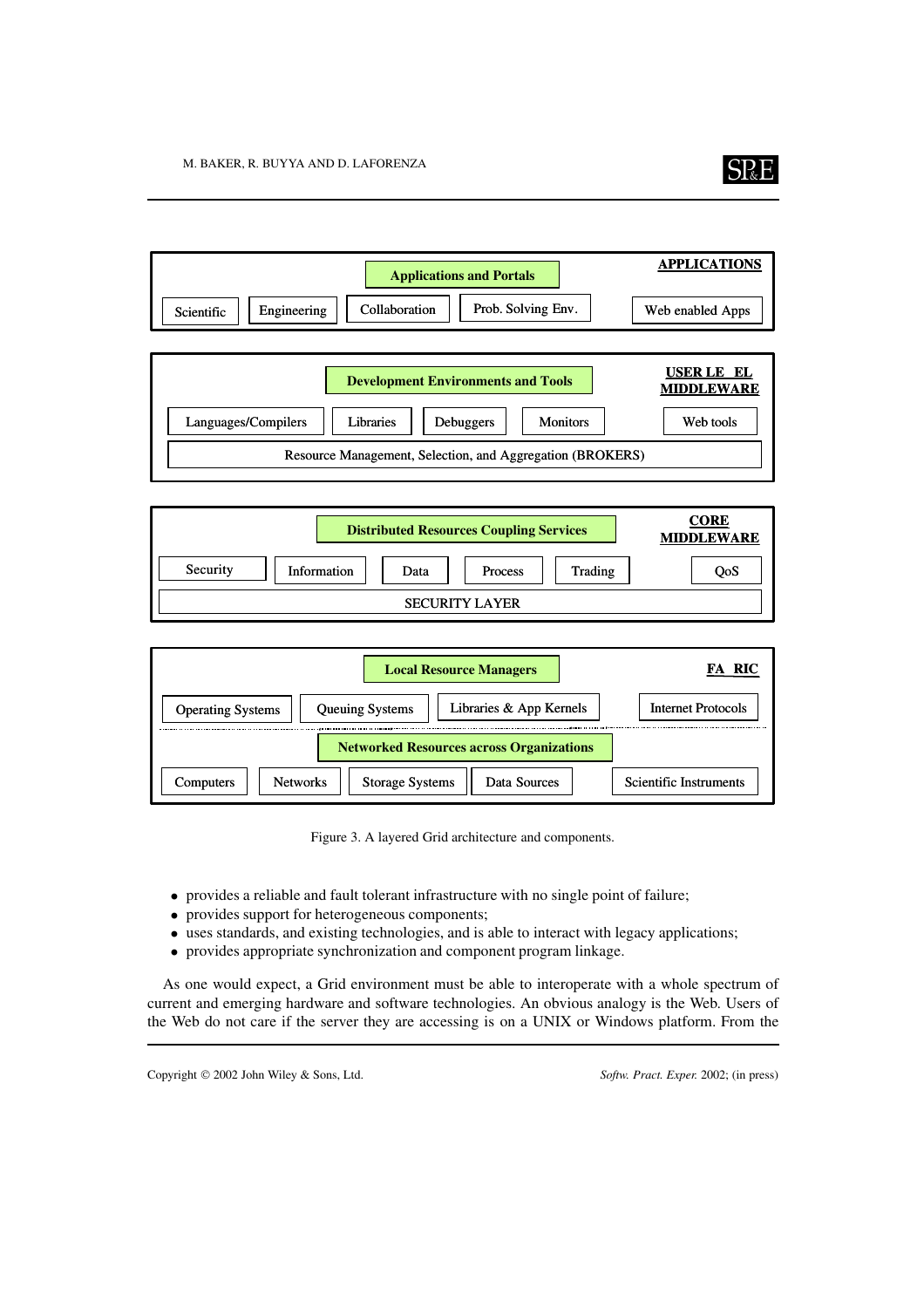# $SRE$

client browser's point of view, they 'just' want their requests to Web services handled quickly and efficiently. In the same way, a user of a Grid does not want to be bothered with details of its underlying hardware and software infrastructure. A user is really only interested in submitting their application to the appropriate resources and getting correct results back in a timely fashion.

An ideal Grid environment will therefore provide access to the available resources in a seamless manner such that physical discontinuities, such as the differences between platforms, network protocols, and administrative boundaries become completely transparent. In essence, the Grid middleware turns a radically heterogeneous environment into a virtual homogeneous one.

The following are the main design features required by a Grid environment.

- *Administrative hierarchy*. An administrative hierarchy is the way that each Grid environment divides itself up to cope with a potentially global extent. The administrative hierarchy determines how administrative information flows through the Grid.
- *Communication services*. The communication needs of applications using a Grid environment are diverse, ranging from reliable point-to-point to unreliable multicast communications. The communications infrastructure needs to support protocols that are used for bulk-data transport, streaming data, group communications, and those used by distributed objects. The network services used also provide the Grid with important QoS parameters such as latency, bandwidth, reliability, fault-tolerance, and jitter control.
- *Information services*. A Grid is a dynamic environment where the location and types of services available are constantly changing. A major goal is to make all resources accessible to any process in the system, without regard to the relative location of the resource user. It is necessary to provide mechanisms to enable a rich environment in which information is readily obtained by requesting services. The Grid information (registration and directory) services components provide the mechanisms for registering and obtaining information about the Grid structure, resources, services, and status.
- *Naming services*. In a Grid, like in any distributed system, names are used to refer to a wide variety of objects such as computers, services, or data objects. The naming service provides a uniform name space across the complete Grid environment. Typical naming services are provided by the international X.500 naming scheme or DNS, the Internet's scheme.
- *Distributed file systems and caching*. Distributed applications, more often than not, require access to files distributed among many servers. A distributed file system is therefore a key component in a distributed system. From an applications point of view it is important that a distributed file system can provide a uniform global namespace, support a range of file I/O protocols, require little or no program modification, and provide means that enable performance optimizations to be implemented, such as the usage of caches.
- *Security and authorization*. Any distributed system involves all four aspects of security: confidentiality, integrity, authentication, and accountability. Security within a Grid environment is a complex issue requiring diverse resources autonomously administered to interact in a manner that does not impact the usability of the resources or introduces security holes/lapses in individual systems or the environments as a whole. A security infrastructure is the key to the success or failure of a Grid environment.
- *System status and fault tolerance*. To provide a reliable and robust environment it is important that a means of monitoring resources and applications is provided. To accomplish this task, tools that monitor resources and application need to be deployed.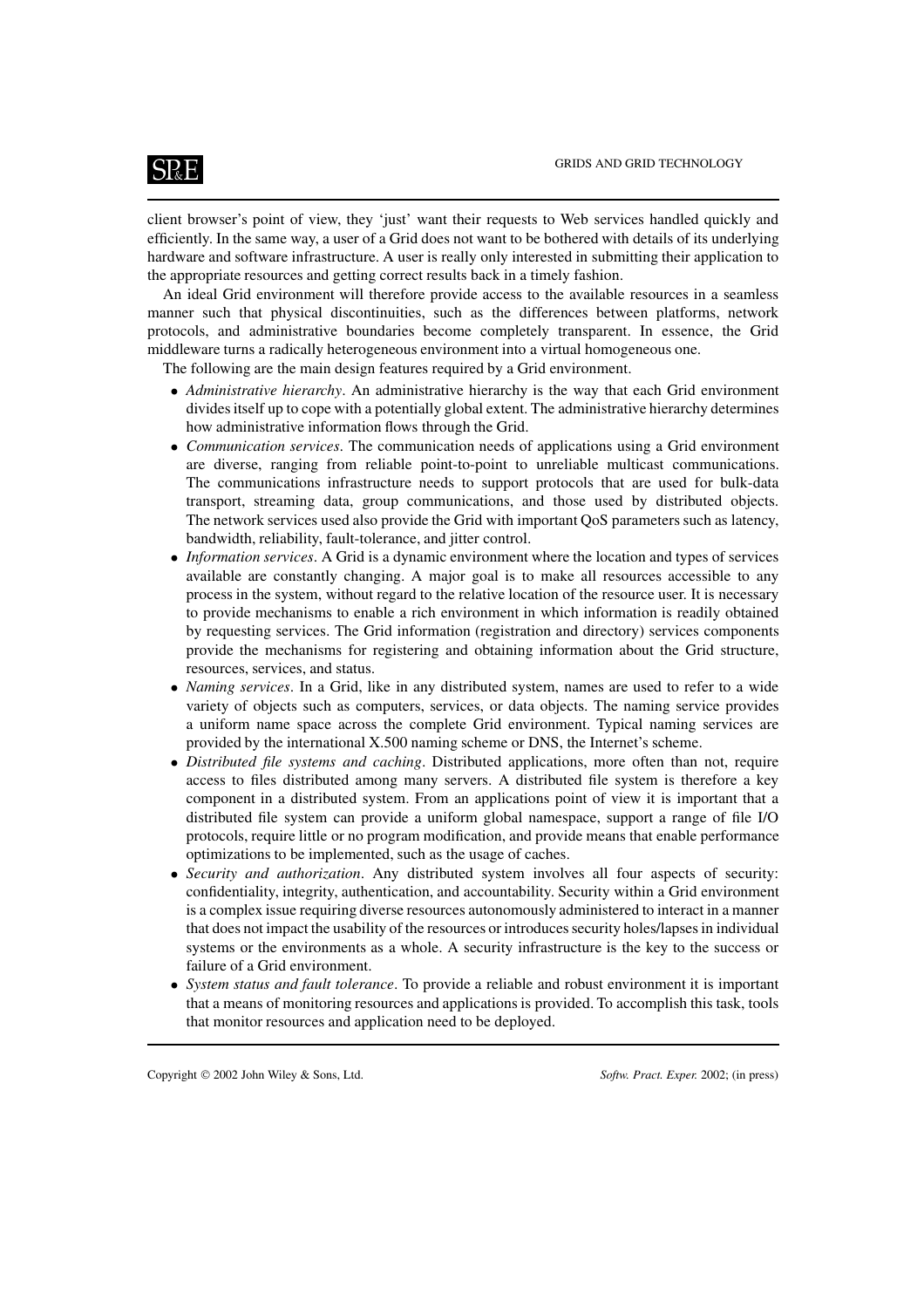

- *Resource management and scheduling*. The management of processor time, memory, network, storage, and other components in a Grid is clearly very important. The overall aim is to efficiently and effectively schedule the applications that need to utilize the available resources in the Grid computing environment. From a user's point of view, resource management and scheduling should be transparent; their interaction with it being confined to a manipulating mechanism for submitting their application. It is important in a Grid that a resource management and scheduling service can interact with those that may be installed locally.
- *Computational economy and resource trading*. As a Grid is constructed by coupling resources distributed across various organizations and administrative domains that may be owned by different organizations, it is essential to support mechanisms and policies that help in regulate resource supply and demand [[16](#page-28-14)[,17\]](#page-28-12). An economic approach is one means of managing resources in a complex and decentralized manner. This approach provides incentives for resource owners, and users to be part of the Grid and develop and using strategies that help maximize their objectives.
- *Programming tools and paradigms*. Grid applications (multi-disciplinary applications) couple resources that cannot be replicated at a single site even or may be globally located for other practical reasons. A Grid should include interfaces, APIs, utilities, and tools to provide a rich development environment. Common scientific languages such as C, C++, and Fortran should be available, as should application-level interfaces such as MPI and PVM. A variety of programming paradigms should be supported, such as message passing or distributed shared memory. In addition, a suite of numerical and other commonly used libraries should be available.
- *User and administrative GUI*. The interfaces to the services and resources available should be intuitive and easy to use. In addition, they should work on a range of different platforms and operating systems. They also need to take advantage of Web technologies to offer a view of portal supercomputing. The Web-centric approach to access supercomputing resources should enable users to access any resource from anywhere over any platform at any time. That means, the users should be allowed to submit their jobs to computational resources through a Web interface from any of the accessible platforms such as PCs, laptops, or Personal Digital Assistant, thus supporting the ubiquitous access to the Grid. The provision of access to scientific applications through the Web (e.g. RWCPs parallel protein information analysis system [[18\]](#page-28-11)) leads to the creation of science portals.

## <span id="page-7-0"></span>**3. GRID COMPUTING PROJECTS**

There are many international Grid projects worldwide, which are hierarchically categorized as integrated Grid systems, core middleware, user-level middleware, and applications/application driven efforts (see Table [I\)](#page-8-0). Selected ones are further grouped into country/continents wise as listed in Tables [II–V](#page-10-0). A listing of majority of projects in Grid computing worldwide along with pointers to their Web sites can be found in [\[19–21\].](#page-28-13) A description of two community driven forums, Global Grid Forum (GGF) and Peer-to-Peer (P2P) Working Group promoting wide-area distributed computing technologies, applications, and standards is given in Table [VI.](#page-14-0) This section discusses some of the current Grid projects representative of the Grid technology approaches.

Copyright 2002 John Wiley & Sons, Ltd. *Softw. Pract. Exper.* 2002; (in press)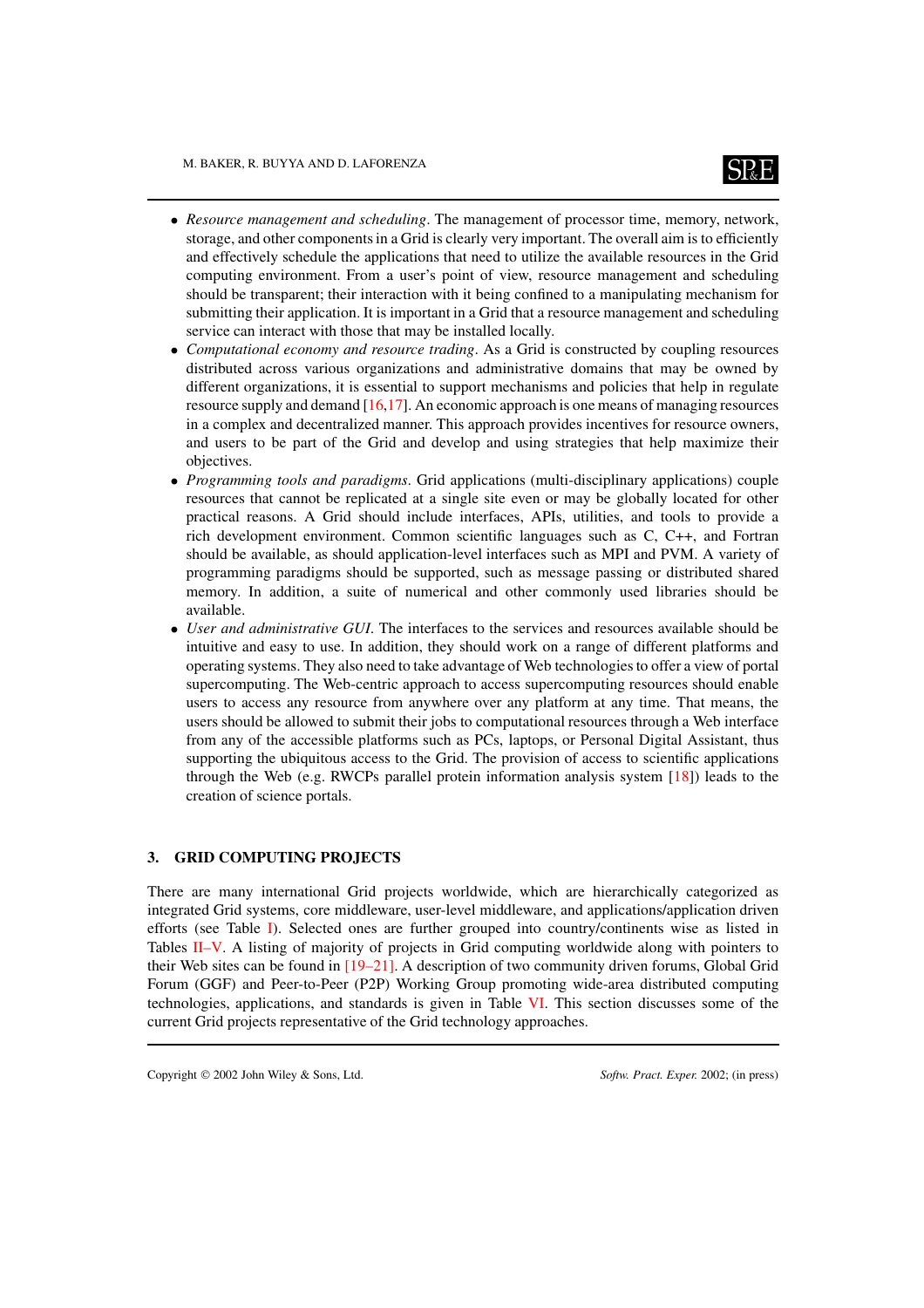<span id="page-8-0"></span>

| Category                                       | Project                         | Organization                                         | Remarks                                                                                                                                                           |
|------------------------------------------------|---------------------------------|------------------------------------------------------|-------------------------------------------------------------------------------------------------------------------------------------------------------------------|
| <b>Integrated Grid</b><br>systems              | NetSolve                        | University of Tennessee                              | A programming and runtime system for<br>accessing high-performance libraries<br>and resources transparently                                                       |
|                                                | Ninf                            | Tokyo Institute of<br>Technology                     | Functionality is similar to NetSolve                                                                                                                              |
|                                                | <b>ST-ORM</b><br><b>SILVER</b>  | UPC, Barcelona<br>PPNL and<br>University of Utah     | A scheduler for distributed batch systems<br>A scheduler for distributed batch systems                                                                            |
|                                                | Albatross                       | Vrije University                                     | An object-oriented programming system                                                                                                                             |
|                                                | <b>PUNCH</b>                    | <b>Purdue University</b>                             | A portal computing environment and<br>service for applications                                                                                                    |
|                                                | Javelin                         | <b>UCSB</b>                                          | A Java-based programming and runtime<br>system                                                                                                                    |
|                                                | <b>XtremWeb</b>                 | Paris-Sud University                                 | A global computing environment                                                                                                                                    |
|                                                | <b>MILAN</b>                    | Arizona and NY                                       | Aims to provide end-to-end services for<br>transparent utilization and management<br>of networked resources                                                       |
|                                                | <b>DISCWorld</b>                | University of Adelaide                               | A distributed information-processing<br>environment                                                                                                               |
|                                                | Unicore                         | Germany                                              | A Java-based environment for accessing<br>remote supercomputers                                                                                                   |
| Core                                           | Cosm                            | Mithral                                              | A toolkit building P2P applications                                                                                                                               |
| middleware                                     | Globus                          | ANL and ISI                                          | Provides uniform and secure environment<br>for accessing remote computational and<br>storage resources                                                            |
|                                                | Gridbus                         | University of Melbourne                              | Provides technologies that support<br>end-to-end computational economy-driven<br>resource sharing, management, and scheduling                                     |
|                                                | GridSim                         | <b>Monash University</b>                             | A toolkit for Grid simulation                                                                                                                                     |
|                                                | <b>JXTA</b>                     | Sun Microsystems                                     | A Java-based framework and infrastructure<br>for P2P computing                                                                                                    |
|                                                | Legion                          | University of Virginia                               | A Grid operating system providing<br>transparent access to distributed resources                                                                                  |
|                                                | P <sub>2</sub> P<br>Accelerator | Intel                                                | A basic infrastructure for creating P2P<br>applications for the .NET platform                                                                                     |
| User-level<br>middleware:<br><b>Schedulers</b> | AppLeS<br>Condor-G<br>Nimrod-G  | UCSD<br>University of Wisconsin<br>Monash University | An application specific scheduler<br>A wide-area job processing system<br>An economic-based Grid resource broker<br>for parameter sweep/task farming applications |

# Table I. Hierarchical organization of major Grid efforts.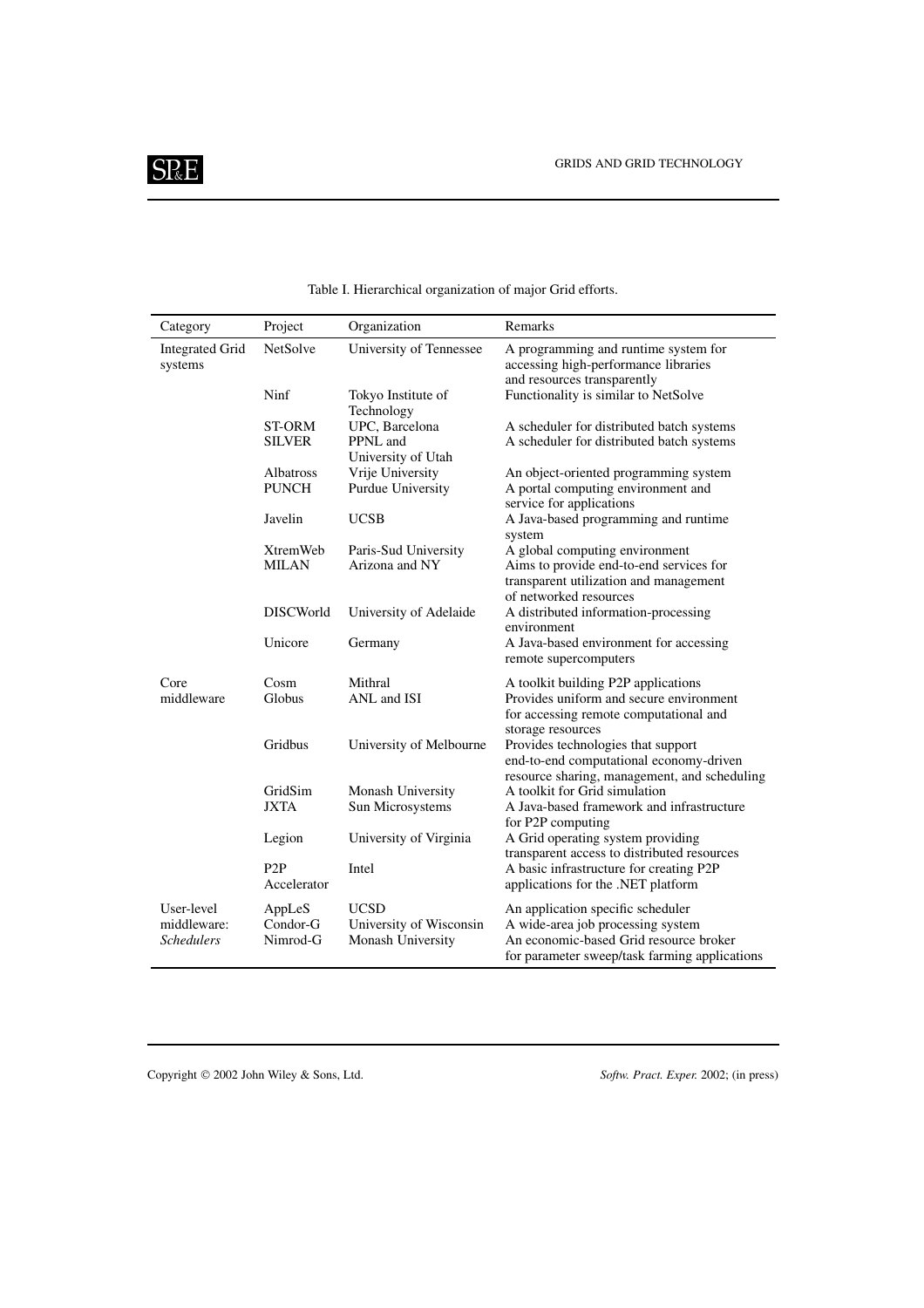

| Category                    | Project                                     | Organization                                      | Remarks                                                                                               |
|-----------------------------|---------------------------------------------|---------------------------------------------------|-------------------------------------------------------------------------------------------------------|
| User-level<br>middleware:   | <b>MPICH-G</b>                              | Northern Illinois<br>University                   | MPI implementation on Globus                                                                          |
| Programming<br>environments | Nimrod<br>parameter<br>programming<br>tools | Monash University                                 | A declarative language parametric<br>programming                                                      |
|                             | <b>MetaMPI</b>                              | HLRS, Stuttgart                                   | An MPI programming and runtime<br>environment                                                         |
|                             | Cactus                                      | Max Planck Institute<br>for Gravitational Physics | A framework for writing parallel<br>applications. It was developed using<br><b>MPICH-G and Globus</b> |
|                             | <b>GrADS</b><br>GridPort                    | Rice University<br><b>SDSC</b>                    | Grid application development tools<br>Tools for creating computing portals                            |
|                             |                                             |                                                   |                                                                                                       |
| Applications<br>and         | European DataGrid                           | <b>CERN</b>                                       | High-energy physics, earth<br>observation, biology                                                    |
| application-                | GriPhyN                                     | UCF and ANL                                       | High-energy physics                                                                                   |
| driven Grid                 | <b>PPDG</b>                                 | Caltech and ANL                                   | High-energy physics                                                                                   |
| efforts                     | Virtual Laboratory                          | Monash University<br>and WEHI                     | Molecular modeling for drug design                                                                    |
|                             | <b>HEPGrid</b>                              | Melbourne University                              | High-energy physics                                                                                   |
|                             | <b>NEESGrid</b>                             | <b>NCSA</b>                                       | Earthquake engineering                                                                                |
|                             | Geodise                                     | Southampton University                            | Aerospace design optimization                                                                         |
|                             | <b>Fusion Grid</b>                          | Princeton/ANL                                     | Magnetic fusion                                                                                       |
|                             | <b>IPG</b>                                  | <b>NASA</b>                                       | Aerospace                                                                                             |
|                             | <b>ActiveSheets</b>                         | Monash, QUT,<br>and DSTC                          | Spread sheet processing                                                                               |
|                             | Earth System Grid                           | LLNL, ANL, and NCAR                               | Climate modeling                                                                                      |
|                             | Virtual Instruments                         | <b>UCSD</b>                                       | Neuroscience                                                                                          |
|                             | <b>National Virtual</b>                     | Johns Hopkins University                          | Access to distributed astronomical                                                                    |
|                             | Observatory                                 | and Caltech                                       | databases and processing                                                                              |
|                             | <b>Brain Activity</b>                       | Osaka University and the                          | Analysis of human brain's activity                                                                    |
|                             | analysis                                    | University of Melbourne                           | data gathered through<br>magneto-encephalography (MEG)<br>sensors to identify symptoms of             |
|                             |                                             |                                                   | diseases                                                                                              |

Table I. *Continued.*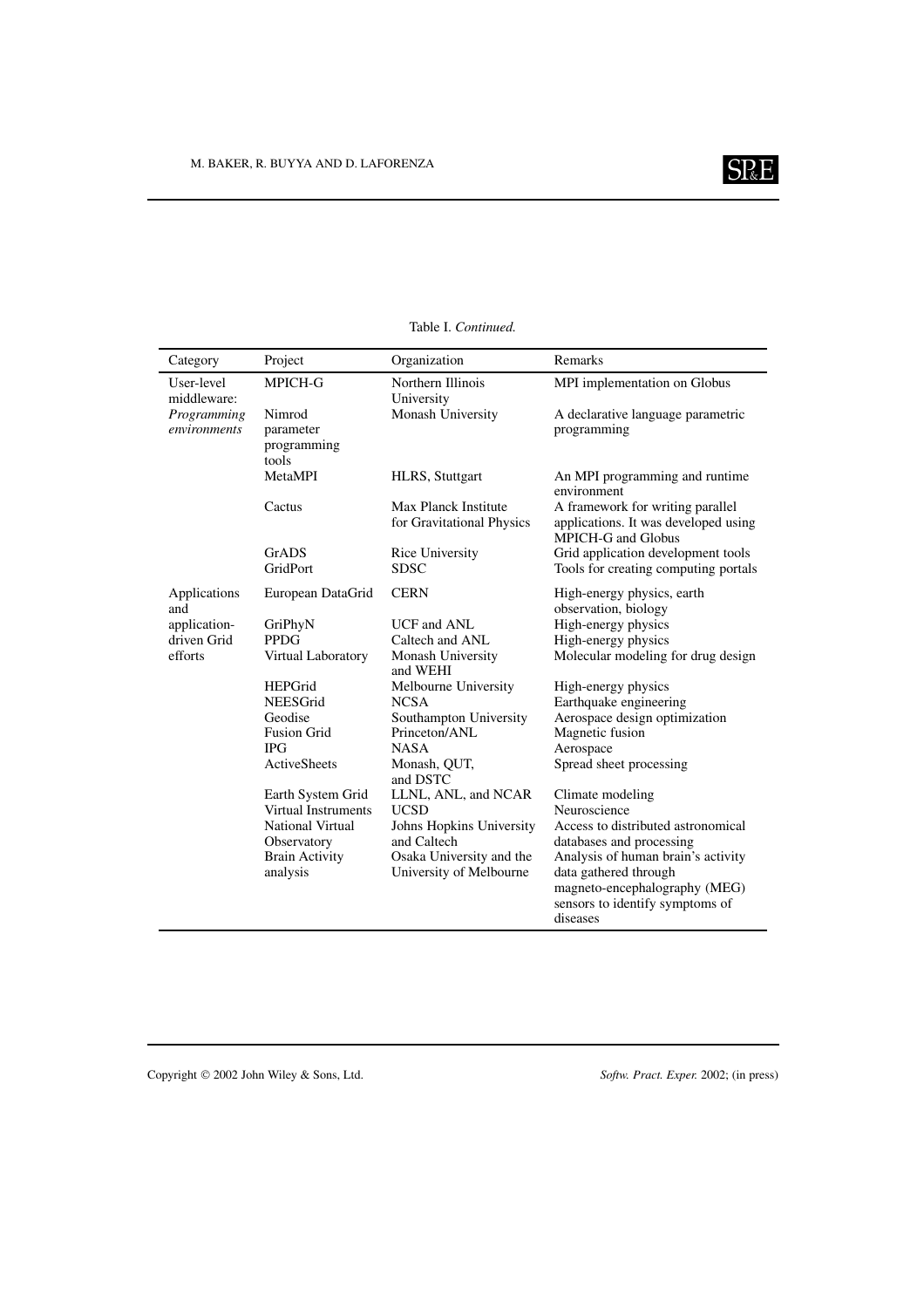<span id="page-10-0"></span>

| Project                      | Focus and technologies developed                                                                                                                                                                                                                                                                                                                                         | Category                                                 |
|------------------------------|--------------------------------------------------------------------------------------------------------------------------------------------------------------------------------------------------------------------------------------------------------------------------------------------------------------------------------------------------------------------------|----------------------------------------------------------|
| <b>ActiveSheets</b>          | ActiveSheets enables the transparent processing of spreadsheet<br>applications modeled in the Microsoft Excel package on distributed<br>computers using Nimrod-G task processing and scheduling<br>services—www.dstc.edu.au/Research/activesheets-ov.html                                                                                                                | Application<br>portal                                    |
| Compute Power<br>Market      | CPM aims to develop market-based resource management and<br>scheduling tools and technologies for P2P style computing-<br>www.computepower.com                                                                                                                                                                                                                           | Middleware                                               |
| <b>DISCWorld</b>             | DISCWorld is an infrastructure for service-based metacomputing<br>across LANs and WANs. DISCWorld allows remote users to login<br>over the Web and request access to data, and invoke services or<br>operations on the available data—<br>dhpc.adelaide.edu.au/Projects/DISCWorld/                                                                                       | Integrated<br>application<br>and<br>middleware<br>system |
| Gridbus                      | A Grid toolkit for enabling Grid computing and Business for service-<br>oriented computing. The key objective of the Gridbus project is to<br>develop fundamental, next-generation cluster and grid technologies<br>that support true utility-driven service-oriented computing                                                                                          | Middleware                                               |
| GridSim                      | GridSim is Java-based toolkit for modelling and simulation of<br>computational resources for design and evaluation of schedulers and<br>scheduling algorithms for network based high-performance cluster and<br>Grid computing—www.buyya.com/gridsim/                                                                                                                    | Grid<br>simulation<br>toolkit                            |
| Nimrod/G and<br><b>GRACE</b> | Nimrod/G & Grace are brokers for resource management and<br>scheduling of parameter sweep (coarse-grained, data parallel)<br>applications using computational economy and QoS constraints.<br>The brokers dynamically lease Grid resources/services at runtime<br>depending on their capability, cost, and availability to meet user<br>objectives—www.buyya.com/ecogrid | Grid<br>scheduler<br>and resource<br>trader              |
| Virtual Laboratory           | VL provides an application development and execution environment<br>for solving large-scale data intensive applications such as molecular<br>modeling for drug design—www.buyya.com/vlab                                                                                                                                                                                 | Application<br>modeling and<br>execution                 |
| World Wide Grid<br>(WWG)     | WWG is a large-scale testbed for Grid computing. It has<br>heterogeneous computational resources distributed across multiple<br>organization in five continents—www.buyya.com/ecogrid/wwg                                                                                                                                                                                | environment<br>Grid testbed                              |

## Table II. Some Australian Grid efforts.

# **3.1. Globus**

Globus [[23\]](#page-28-15) provides a software infrastructure that enables applications to handle distributed heterogeneous computing resources as a single virtual machine. The Globus project is a U.S. multi-institutional research effort that seeks to enable the construction of computational Grids. A computational Grid, in this context, is a hardware and software infrastructure that provides dependable, consistent, and pervasive access to high-end computational capabilities, despite the geographical distribution of both resources and users. Globus provides basic services and capabilities that are required to construct a computational Grid. The toolkit consists of a set of components

Copyright 2002 John Wiley & Sons, Ltd. *Softw. Pract. Exper.* 2002; (in press)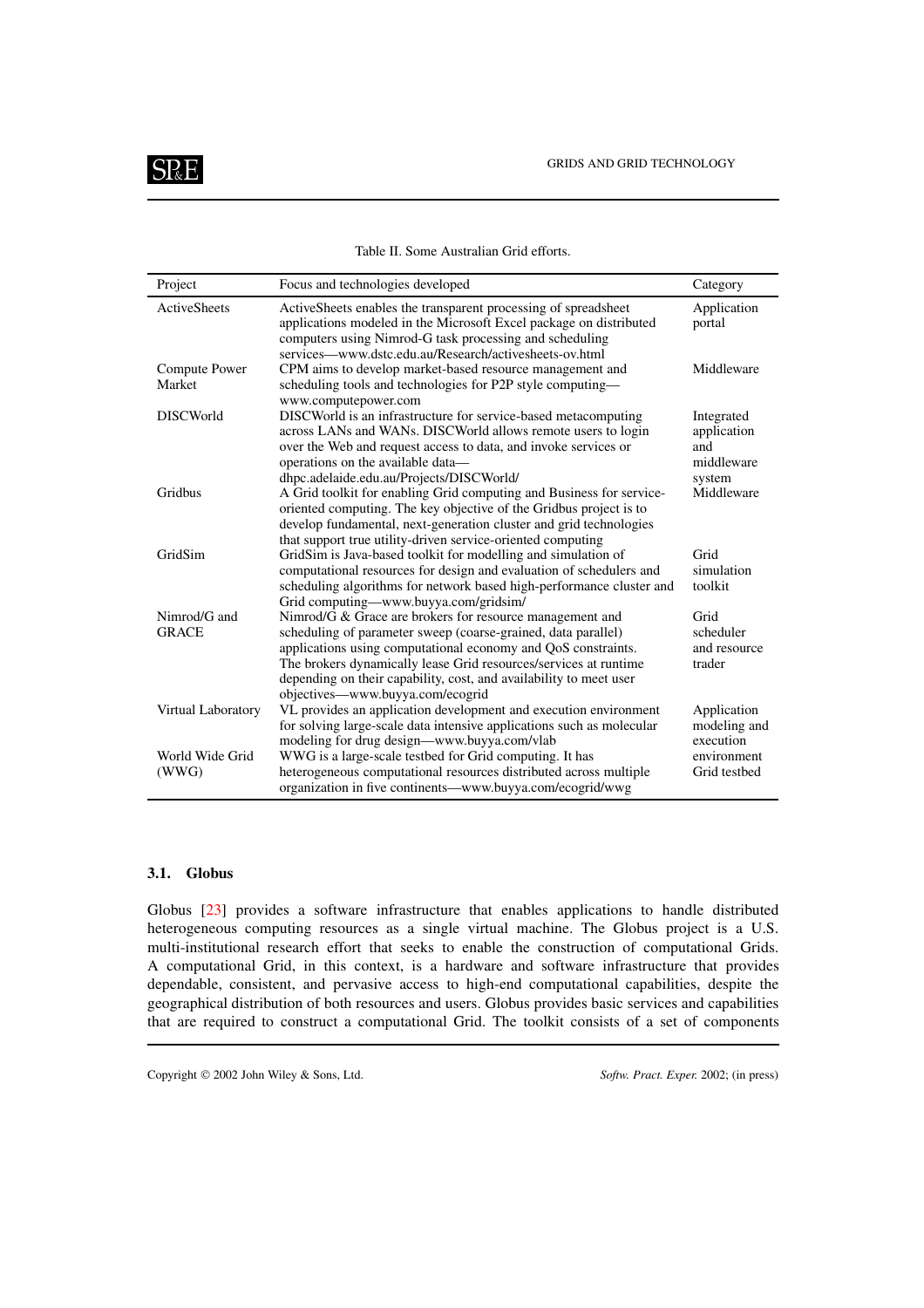

| Project         | Focus and technologies developed                                                                                                                                                                                                                                                                                                                                                           | Category                                                          |
|-----------------|--------------------------------------------------------------------------------------------------------------------------------------------------------------------------------------------------------------------------------------------------------------------------------------------------------------------------------------------------------------------------------------------|-------------------------------------------------------------------|
| <b>UNICORE</b>  | The UNiform Interface to Computer Resources aims to deliver software<br>that allows users to submit jobs to remote high-performance computing<br>resources-www.unicore.org                                                                                                                                                                                                                 | A portal and<br>middleware                                        |
| <b>MOL</b>      | Metacomputer OnLine is a toolbox for the coordinated use of WAN/LAN<br>connected systems. MOL aims at utilizing multiple WAN-connected<br>high-performance systems for solving large-scale problems that are<br>intractable on a single supercomputer-<br>www.uni-paderborn.de/pc2/projects/mol                                                                                            | User level<br>middleware                                          |
| Cactus          | The Cactus toolkit is a set of arrangements providing a general<br>computational infrastructure for many different applications.<br>It contains modules (called thorns) that can be plugged into a<br>core code (called the flesh) that contains the APIs and<br>infrastructure to glue the thorns together. Applications need to<br>create thorns for solving problems—www.cactuscode.org | Application<br>development<br>toolkit                             |
| Globe           | Globe is a research project aiming to study and implement a powerful<br>unifying paradigm for the construction of large-scale wide-area<br>distributed systems: distributed shared objects-<br>www.cs.vu.nl/~steen/globe                                                                                                                                                                   | Object-based<br>operating<br>environment/<br>middleware<br>system |
| DataGrid        | This project aims to develop middleware and tools necessary for the<br>data-intensive applications of high-energy physics---www.eu-dataGrid.org/                                                                                                                                                                                                                                           | DataGrid<br>middleware<br>and<br>applications                     |
| MetaMPI         | MetaMPI supports the coupling of heterogeneous MPI systems, thus<br>allowing parallel applications developed using MPI to be run on Grids<br>without alteration—http://www.hlrs.de/organization/pds/projects/metodis/                                                                                                                                                                      | Programming<br>environment                                        |
| U.K. eScience   | The thrust of the U.K. eScience programme is to develop tools<br>and applications that enable scientists and engineers to transparently<br>access remote computational machines and instruments—www.nesc.ac.uk                                                                                                                                                                             | applications                                                      |
| <b>XtremWeb</b> | XtremWeb is a Java-based toolkit for developing a cycle stealing<br>infrastructure for solving large-scale applications-www.xtremweb.net                                                                                                                                                                                                                                                   | Middleware<br>environment                                         |

Table III. Some European Grid efforts.

that implement basic services, such as security, resource location, resource management, and communications.

It is necessary for computational Grids to support a wide variety of applications and programming paradigms. Consequently, rather than providing a uniform programming model, such as the objectoriented model, the Globus provides a bag of services which developers of specific tools or applications can use to meet their own particular needs. This methodology is only possible when the services are distinct and have well-defined interfaces (APIs) that can be incorporated into applications or tools in an incremental fashion.

Globus is constructed as a layered architecture in which high-level global services are built upon essential low-level core local services. The Globus toolkit is modular, and an application can exploit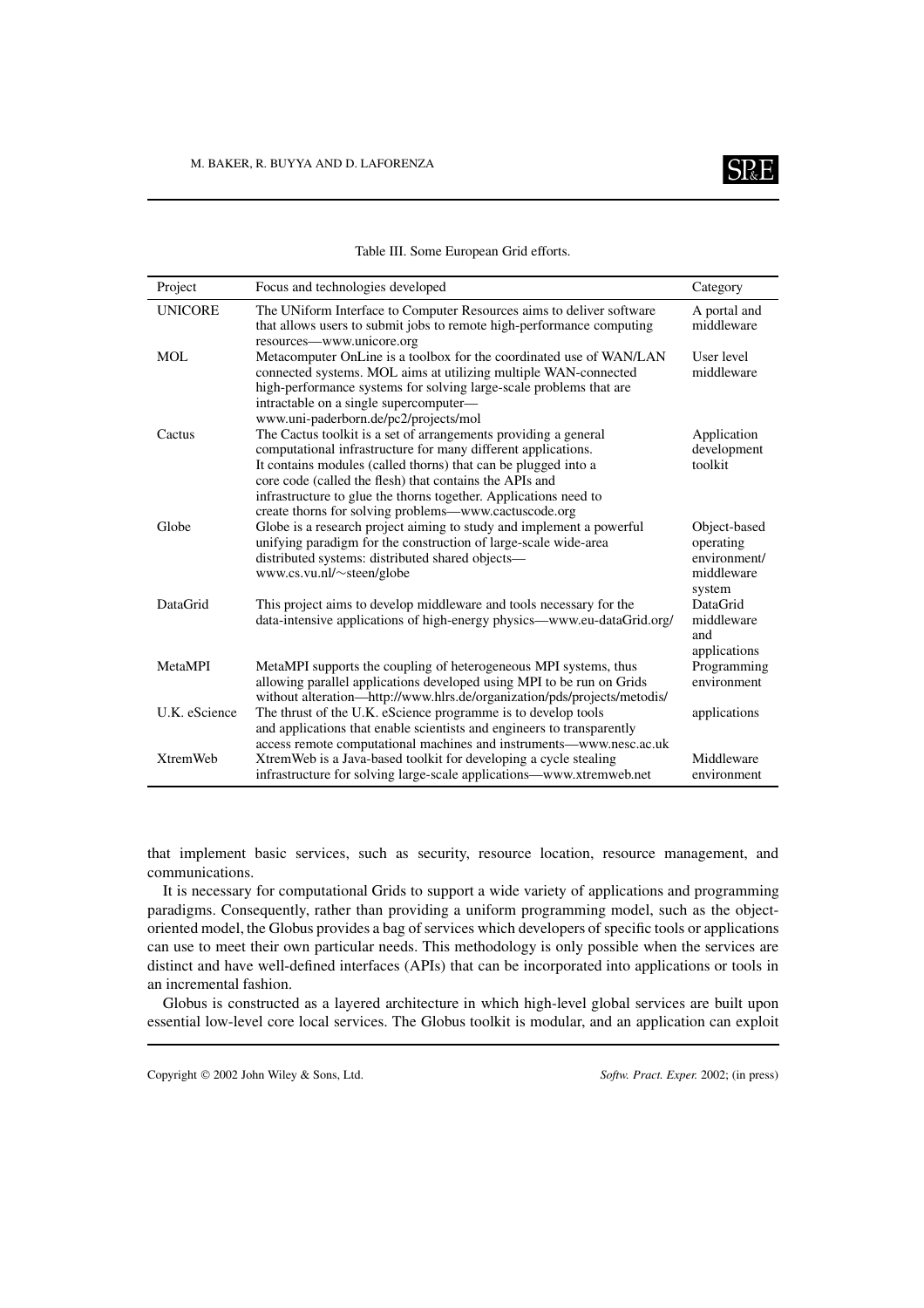| Project          | Focus and technologies developed                                                                                                                                                                        | Category                                        |
|------------------|---------------------------------------------------------------------------------------------------------------------------------------------------------------------------------------------------------|-------------------------------------------------|
| Ninf             | Ninf allows users to access computational resources including hardware.<br>software and scientific data distributed across a wide-area network<br>with an easy-to-use interface—http://ninf.apgrid.org/ | Development and<br>execution<br>environment     |
| <b>Bricks</b>    | Bricks is a performance evaluation system that allows analysis and<br>comparison of various scheduling schemes in a typical high-performance<br>global computing setting-ninf.is.titech.ac.jp/bricks/   | Simulation/<br>performance<br>evaluation system |
| Grid<br>Datafarm | Grid Datafarm focuses on developing large distributed data<br>storage management and processing technologies for peta-scale data<br>intensive computing [22]—datafarm.apGrid.org/                       | Middleware                                      |

## Table IV. Some Japanese Grid efforts.

Globus features, such as resource management or information infrastructure, without using the Globus communication libraries. The Globus toolkit supports the following:

- Grid Security Infrastructure (GSI);
- GridFTP;
- Globus Resource Allocation Manager (GRAM);
- Metacomputing Directory Service (MDS-2);
- Global Access to Secondary Storage (GASS);
- data catalogue and replica management;
- Advanced Resource Reservation and Allocation (GARA);

Globus can be viewed as a Grid computing framework based on a set of APIs to the underlying services. Globus provides application developers with a pragmatic means of implementing a range of services to provide a wide-area application execution environment.

# **3.2. Legion**

Legion [\[24\]](#page-28-17) is an object-based metasystem developed at the University of Virginia. Legion provides the software infrastructure so that a system of heterogeneous, geographically distributed, high-performance machines can interact seamlessly. Legion attempts to provide users, at their workstations, with a single, coherent, virtual machine. In the Legion system the following apply.

- *Everything is an object*. Objects represent all hardware and software components. Each object is an active process that responds to method invocations from other objects within the system. Legion defines an API for object interaction, but not the programming language or communication protocol.
- *Classes manage their instances*. Every Legion object is defined and managed by its own active class object. Class objects are given system-level capabilities; they can create new instances, schedule them for execution, activate or deactivate an object, as well as provide state information to client objects.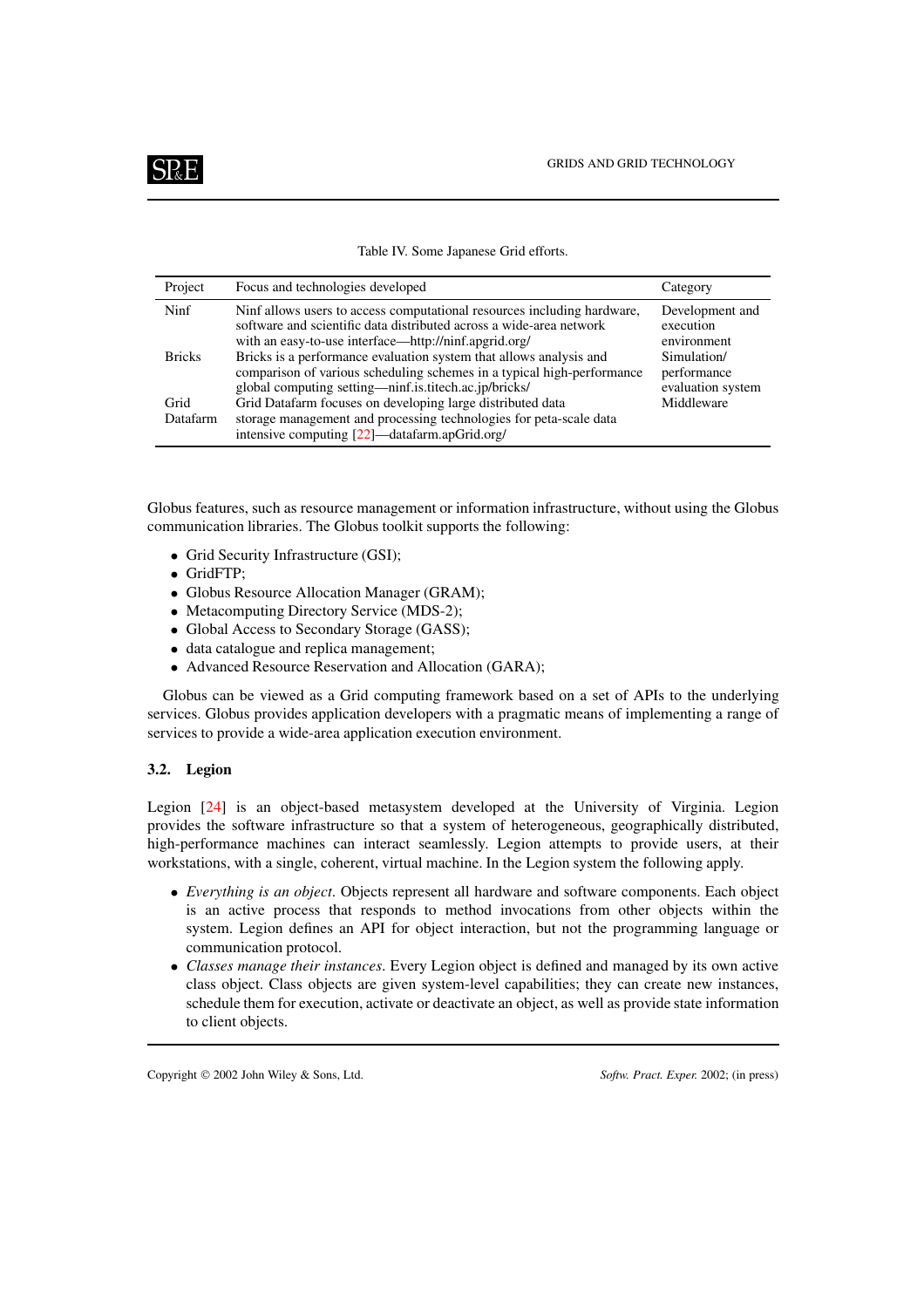

| Initiative      | Focus and technologies developed                                                                                                                                                                                                               | Category                                            |
|-----------------|------------------------------------------------------------------------------------------------------------------------------------------------------------------------------------------------------------------------------------------------|-----------------------------------------------------|
| Globus          | The Globus project is developing a basic software infrastructure for<br>computations that integrate geographically distributed computational<br>and information resources—www.globus.org                                                       | Core<br>middleware<br>and toolkit                   |
| Legion          | Legion is an object-based metasystem. Legion supports transparent<br>scheduling, data management, fault tolerance, site autonomy, and a<br>wide range of security options—legion.virginia.edu                                                  | Core<br>middleware<br>and toolkit                   |
| Javelin         | Javelin provides Internet-based parallel computing using Java—<br>www.cs.ucsb.edu/research/javelin/                                                                                                                                            | Middleware<br>system                                |
| AppLeS          | This is an application-specific approach to scheduling individual<br>parallel applications on production heterogeneous systems<br>-apples.ucsd.edu                                                                                             | Grid scheduler                                      |
| <b>NASA IPG</b> | The Information Power Grid (IPG) is a testbed that provides access<br>to a Grid—a widely distributed network of high-performance computers,<br>stored data, instruments, and collaboration environments-<br>www.ipg.nasa.gov                   | Application<br>testbed                              |
| Condor          | The Condor project is developing and deploying, and evaluating<br>mechanisms and policies that support high-throughput computing<br>on large collections of distributed resources—www.cs.wisc.edu/condor/                                      | Middleware and<br>scheduling<br>system              |
| <b>Harness</b>  | Harness builds on the concept of the virtual machine and explores<br>dynamic capabilities beyond what PVM can supply. It focuses on parallel<br>plug-ins, P2P distributed control, and multiple virtual machines-<br>www.epm.ornl.gov/harness/ | Programming<br>environment<br>and runtime<br>system |
| <b>NetSolve</b> | NetSolve is an Remote Procedure Call-based client/agent/server<br>system that allows one to remotely access both hardware and<br>software components-www.cs.utk.edu/netsolve/                                                                  | Programming<br>environment and<br>runtime system    |
| Gateway         | Gateway offers a programming paradigm implemented over a virtual<br>Web of accessible resources<br>www.npac.syr.edu/users/haupt/WebFlow/demo.html                                                                                              | Web portal                                          |
| WebFlow         | WebFlow is an extension of the Web model that can act as a framework<br>for wide-area distributed computing                                                                                                                                    | Application<br>runtime system                       |
| GridPort        | The Grid Portal Toolkit (GridPort) is a collection of technologies<br>designed to aid in the development of science portals on computational<br>Grids: user portals, applications interfaces, and education portals-<br>gridport.npaci.edu     | Portal<br>development<br>environment                |
| <b>GrADS</b>    | The Grid Application Development Software (GrADS) is an adaptive                                                                                                                                                                               | User level                                          |
| <b>JXTA</b>     | programming and runtime environment-hipersoft.cs.rice.edu/grads/<br>JXTA from Sun provides core infrastructure that are essential for<br>creating P2P computing services and applications—www.jxta.org                                         | middleware<br>Core<br>middleware                    |

Table V. Some U.S. Grid efforts.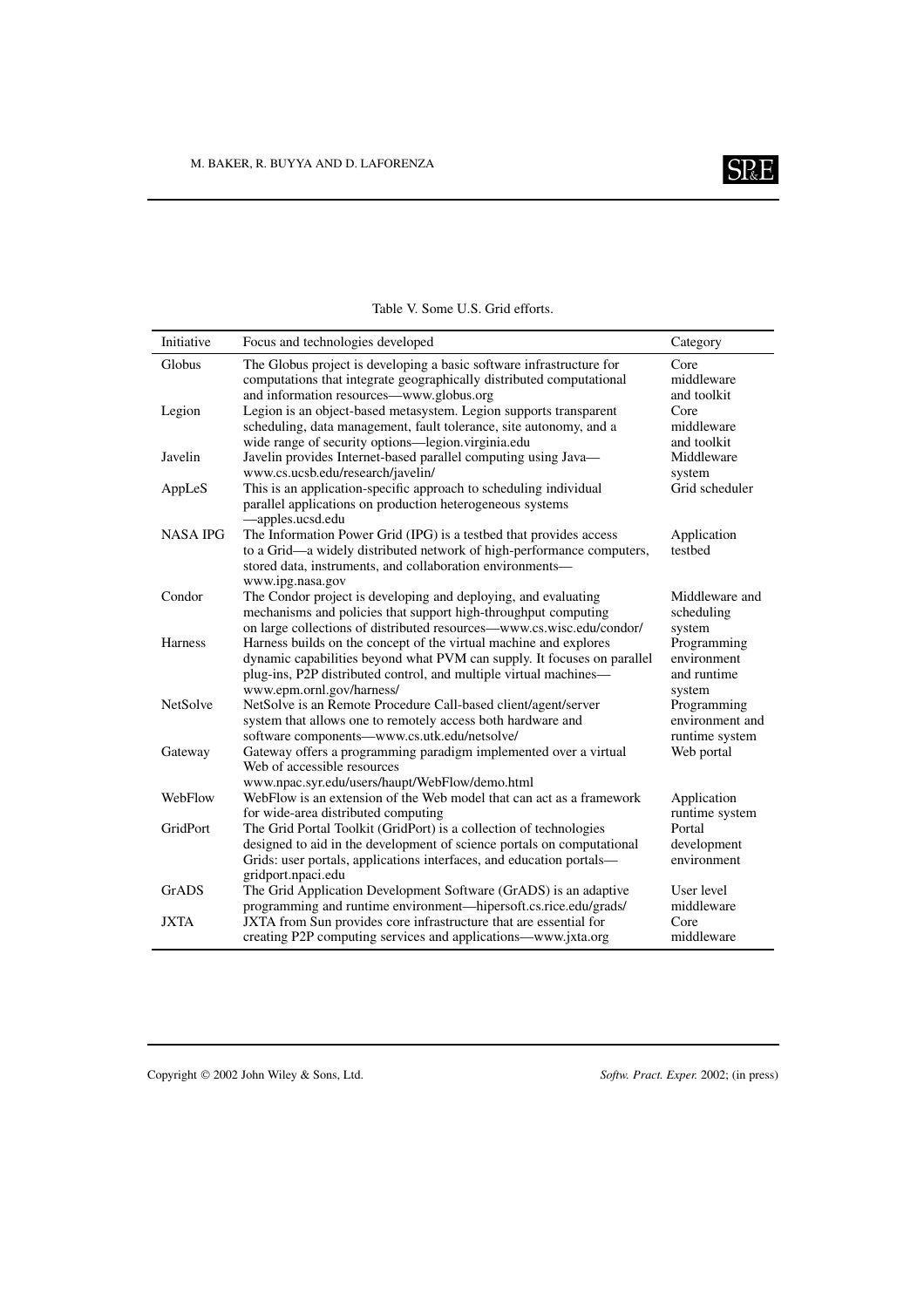Table VI. Grid related community forums.

<span id="page-14-0"></span>

| Initiative                               | Focus and technologies developed                                                                                                                                                                                                                                                                                                                                                                                           |
|------------------------------------------|----------------------------------------------------------------------------------------------------------------------------------------------------------------------------------------------------------------------------------------------------------------------------------------------------------------------------------------------------------------------------------------------------------------------------|
| Global Grid Forum                        | This is a community-initiated forum of individual researchers and practitioners<br>working on distributed computing, or 'Grid' technologies. This forum focuses on the<br>promotion and development of Grid technologies and applications via the development<br>and documentation of 'best practices', implementation guidelines, and standards<br>with an emphasis on rough consensus and running code—www.gridforum.org |
| Peer-to-Peer<br>Working Group<br>(P2PWG) | The P2PWG is organized to facilitate and accelerate the advance of best practices for a<br>P2P computing infrastructure. The group promotes best practice based on P2P<br>computing. As computers become ubiquitous, ideas for implementation and use of P2P<br>computing are developing rapidly and gaining prominence—www.p2pwg.org                                                                                      |

• *Users can define their own classes*. As in other object-oriented systems users can override or redefine the functionality of a class. This feature allows functionality to be added or removed to meet a user's needs.

Legion core objects support the basic services needed by the metasystem. The Legion system supports the following set of core object types.

- *Classes and metaclasses*. Classes can be considered managers and policy makers. Metaclasses are classes of classes.
- *Host objects*. Host objects are abstractions of processing resources, they may represent a single processor or multiple hosts and processors.
- *Vault objects*. Vault objects represents persistent storage, but only for the purpose of maintaining the state of Object Persistent Representation (OPR).
- *Implementation objects and caches*. Implementation objects hide the storage details of object implementations and can be thought of as equivalent to executable files in UNIX. Implementation cache objects provide objects with a cache of frequently used data.
- *Binding agents*. A binding agent maps object IDs to physical addresses. Binding agents can cache bindings and organize themselves into hierarchies and software combining trees.
- *Context objects and context spaces*. Context objects map context names to Legion object IDs, allowing users to name objects with arbitrary-length string names. Context spaces consist of directed graphs of context objects that name and organize information.

Legion objects are independent, active, and capable of communicating with each other via unordered non-blocking calls. Like other object-oriented systems, the set of methods of an object describes its interface. The Legion interfaces are described in an Interface Definition Language (IDL). The Legion system uses an object-oriented approach, which potentially makes it ideal for designing and implementing complex distributed computing environments. However, using an object-oriented methodology does not come without a raft of problems, many of these being tied-up with the need for Legion to interact with legacy applications and services.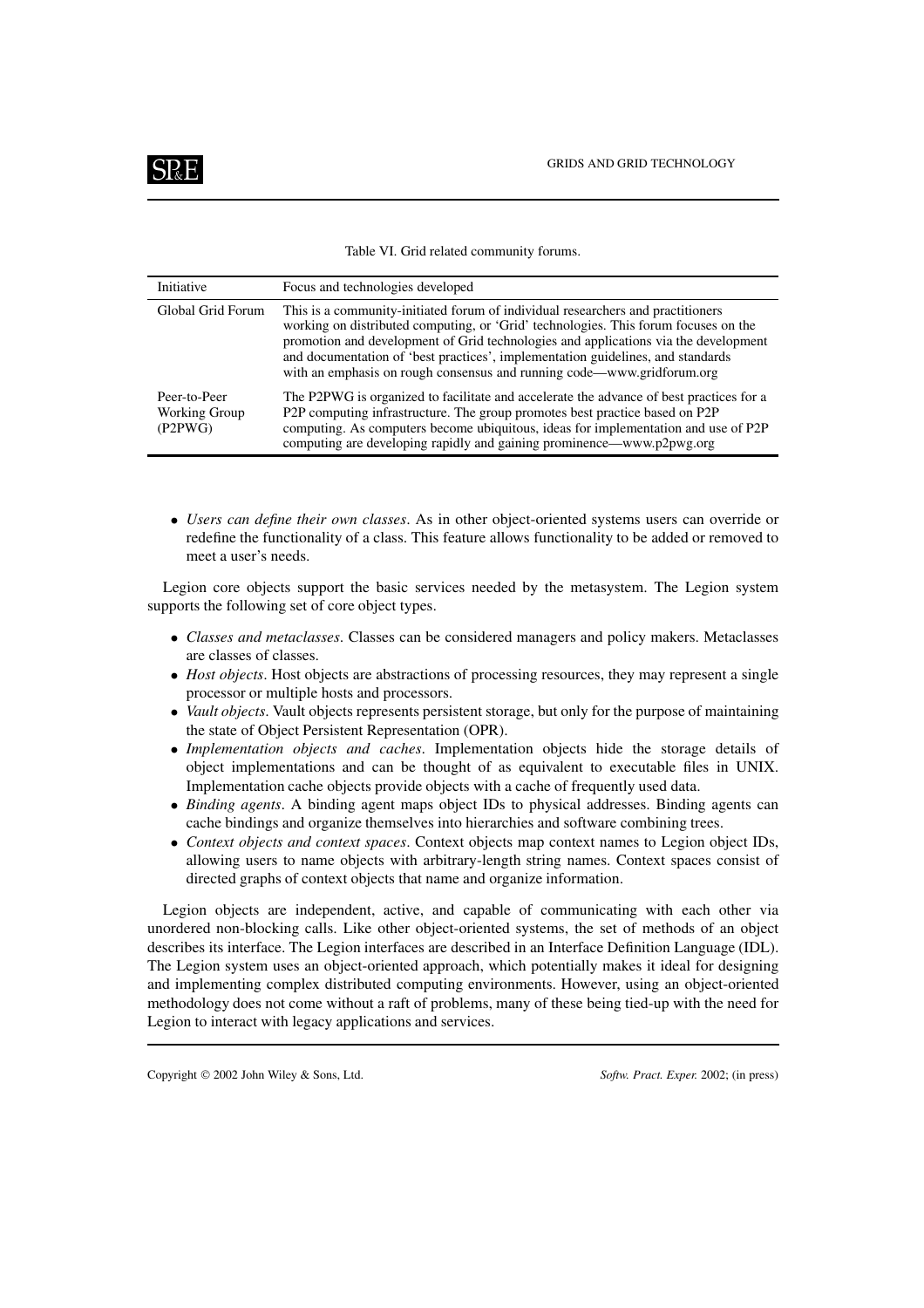<span id="page-15-0"></span>

Figure 4. Nimrod-G Grid resource broker architecture.

The software developed under the Legion project has been commercialized by a spin-off company call Avaki Corporation [[25\]](#page-28-19). Avaki has enhanced and developed Legion to take advantage of the emerging Grid and P2P technologies [\[26](#page-28-20)].

# **3.3. Nimrod-G and GRACE**

Nimrod-G is a Grid resource broker that performs resource management and scheduling of parameter sweep, task-farming applications on worldwide Grid resources [\[27](#page-28-21)[,28\]](#page-28-22). It consists of four key components: a task-farming engine, a scheduler, a dispatcher, and agents (see Figure [4](#page-15-0) for the Nimrod-G broker architecture). A Nimrod-G persistent and programmable *task-farming engine* (TFE) enables 'plugging' of user-defined schedulers and customized applications or problem-solving environments (e.g. ActiveSheets [[29\]](#page-28-18)) in place of default components. The dispatcher uses the Globus services to deploy Nimrod-G agents on remote resources in order to manage the execution of assigned jobs. The local resource management system (e.g. queuing system or forking service) starts the execution of the Nimrod-G agent that interacts with the I/O server running on the user home/root-node to fetch a task script assigned to it (by the Nimrod-G scheduler) and executes the Nimrod commands specified in the script. The Nimrod-G scheduler has the ability to lease Grid resources and services depending on their capability, cost, and availability driven by user QoS requirements. It supports resource discovery, selection, scheduling, and transparent execution of user jobs on remote resources. The users can set the deadline by which the results are needed; the Nimrod/G broker then tries to find the cheapest computational resources available on the Grid and use them so that the user deadline is met and the cost of computation is kept to a minimum.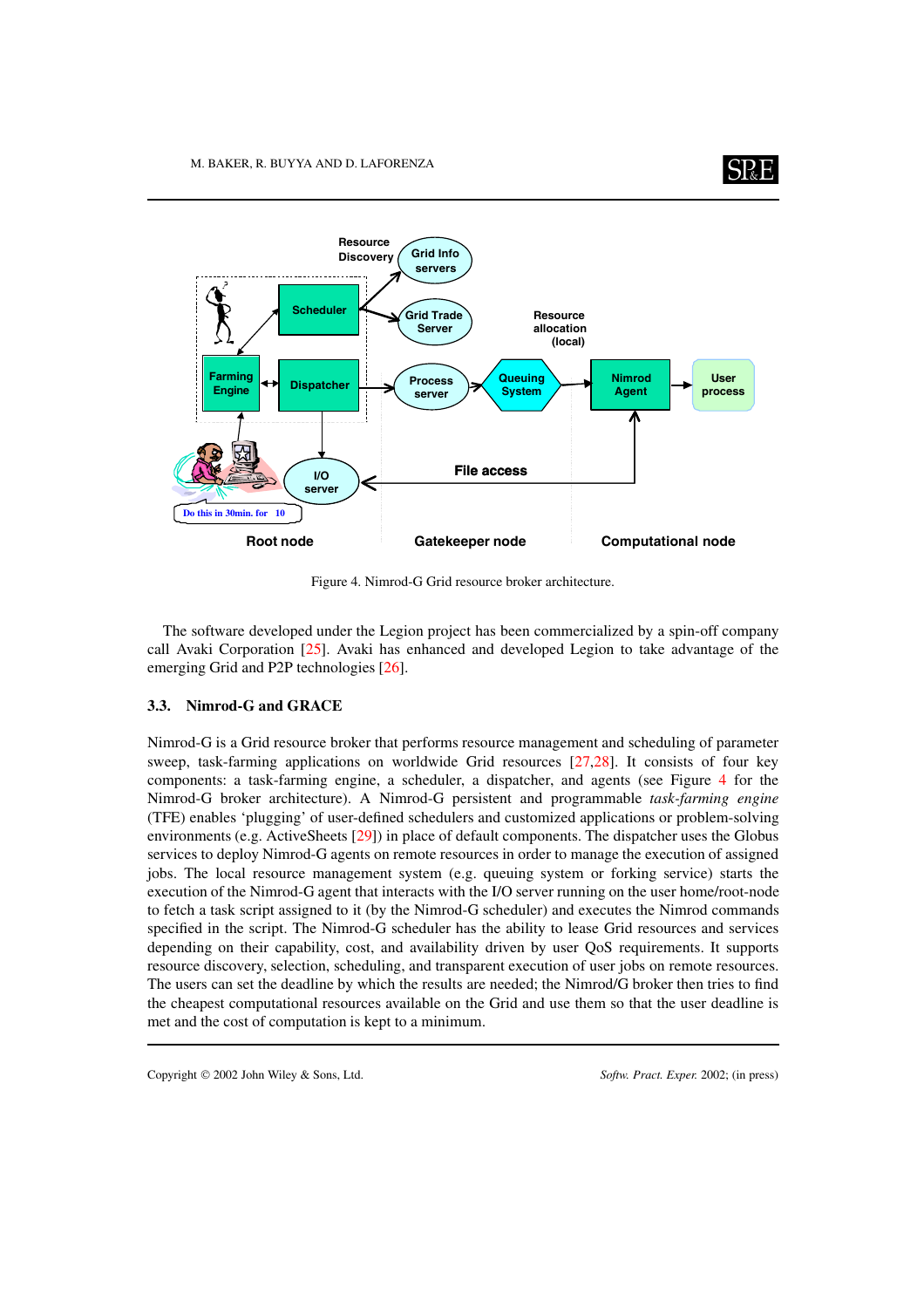| Algorithm/strategy                                                                                    | Execution time<br>(deadline, D)                                  | Execution cost<br>(budget, B)                                                                                            |
|-------------------------------------------------------------------------------------------------------|------------------------------------------------------------------|--------------------------------------------------------------------------------------------------------------------------|
| Cost optimization<br>Cost-time optimization<br>Time optimization<br>Conservative-time<br>optimization | Limited by $D$<br>Minimize when possible<br>Minimize<br>Minimize | Minimize<br>Minimize<br>Limited by $B$<br>Limited by $B$ , but all<br>unprocessed jobs have<br>guaranteed minimum budget |

<span id="page-16-0"></span>Table VII. Nimrod-G deadline and budget constrained scheduling algorithms.

Specifically, Nimrod-G supports user-defined deadline and budget constraints for schedule optimizations and manages the supply and demand of resources in the Grid using a set of distributed computational economy and resource trading services called GRACE (Grid Architecture for Computational Economy) [\[16\]](#page-28-14). The deadline and budget constrained (DBC) scheduling algorithms with four different optimization strategies [[30,](#page-28-25)[31](#page-28-23)]—cost optimization, cost-time optimization, time optimization, and conservative-time optimization—supported by the Nimrod-G resource broker for scheduling applications on the worldwide distributed resources are shown in Table [VII.](#page-16-0) The *cost optimization* scheduling algorithm uses the cheapest resources to ensure that the deadline can be meet and the computational cost is minimized. The *time optimization* scheduling algorithm uses all the affordable resources to process jobs in parallel as early as possible. The *cost-time optimization* scheduling is similar to cost optimization, but if there are multiple resources with the same cost, it applies the time optimization strategy while scheduling jobs on them. The *conservative time optimization* scheduling strategy is similar to the time-optimization scheduling strategy, but it guarantees that each unprocessed job has a minimum budget-per-job. The Nimrod-G broker with these scheduling strategies has been used to solve large-scale data-intensive computing applications such as the simulation of ionization chamber calibration [[27\]](#page-28-21) and the molecular modeling for drug design [[11\]](#page-28-5).

## **3.4. GridSim**

GridSim [[32\]](#page-28-24) is a toolkit for modeling and simulation of Grid resources and application scheduling. It provides a comprehensive facility for the simulation of different classes of heterogeneous resources, users, applications, resource brokers, and schedulers. It has facilities for the modeling and simulation of resources and network connectivity with different capabilities, configurations, and domains. It supports primitives for application composition, information services for resource discovery, and interfaces for assigning application tasks to resources and managing their execution. These features can be used to simulate resource brokers or Grid schedulers to evaluate performance of scheduling algorithms or heuristics. The GridSim toolkit has been used to create a resource broker that simulates Nimrod-G for design and evaluation of DBC scheduling algorithms with cost and time optimizations [[31\]](#page-28-23).

The GridSim toolkit resource modeling facilities are used to simulate the worldwide Grid resources managed as time- or space-shared scheduling policies. In GridSim-based simulations, the broker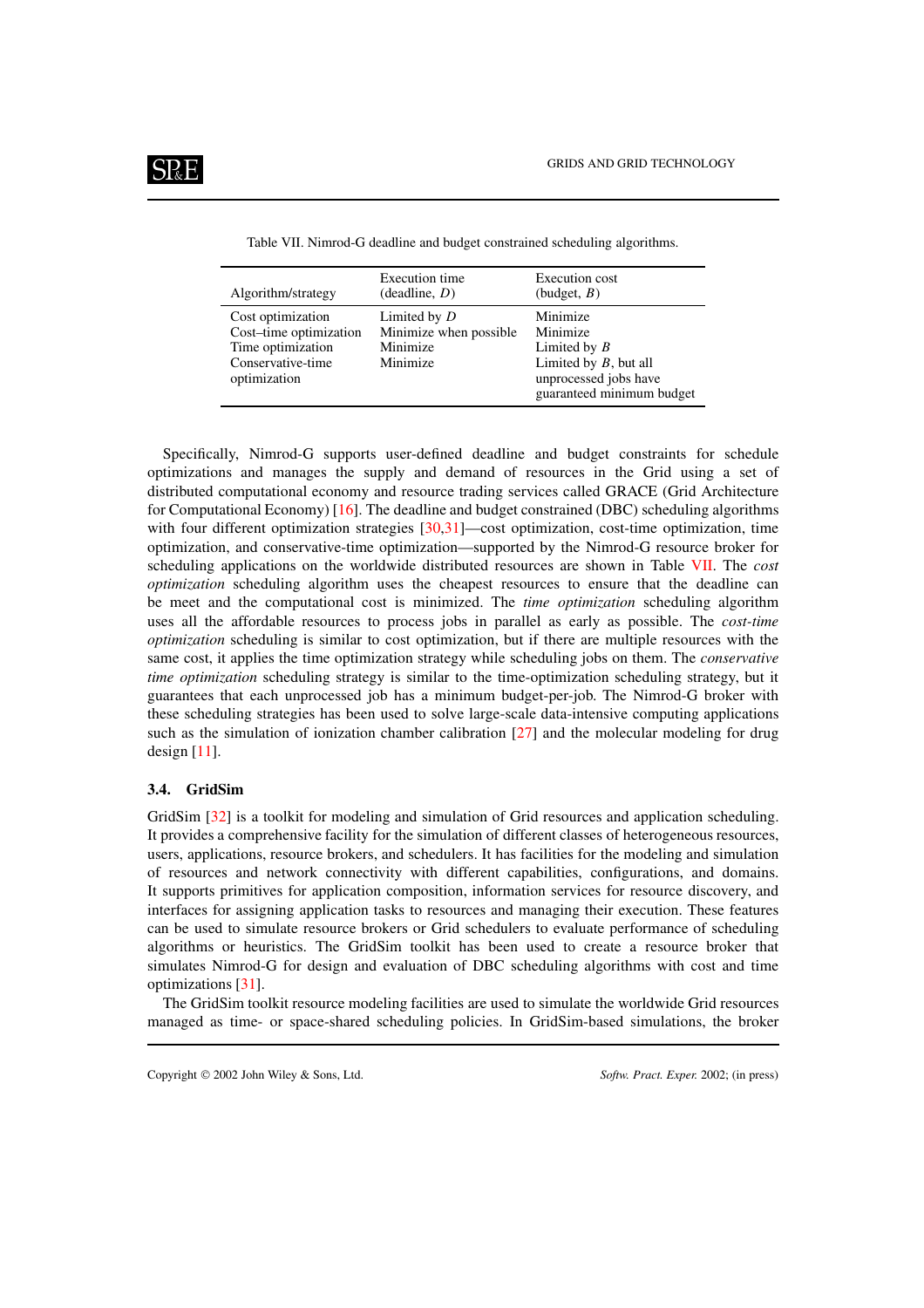

and user entities extend the GridSim class to inherit the ability to communicate with other entities. In GridSim, application tasks/jobs are modeled as *Gridlet* objects that contain all the information related to the job and the execution management details, such as job length in MI (million instructions), disk I/O operations, input and output file sizes, and the job originator. The broker uses GridSim's job management protocols and services to map a Gridlet to a resource and manage it throughout its lifecycle.

# **3.5. Gridbus**

The Gridbus (GRID computing and BUSiness) toolkit project is engaged in the design and development of cluster and grid middleware technologies for service-oriented computing [\[33](#page-28-26)]. It provides end-toend services to aggregate or lease services of distributed resources depending on their availability, capability, performance, cost, and users' QoS requirements. The key objective of the Gridbus project is to develop fundamental, next-generation cluster and grid technologies that support utility computing. The following initiatives are being carried out as part of the Gridbus project.

- At grid-level, the project extends our previous work on grid economy and scheduling to support: (a) different application models; (b) different economy models; (c) data models; and (d) architecture models—both grids and P2P networks.
- At resource level, the project supports a QoS-driven resource scheduler (e.g. economy-driven cluster scheduler [\[34](#page-29-1)]); it helps the user to negotiate and establish service-level agreement (SLA) with the resource scheduler in advance.
- A GridBank (GB) mechanism supports a secure Grid-wide accounting and payment handling to enable both cooperative and competitive economy models for resource sharing.
- The GridSim simulator is being extended to support simulation of these concepts for performance evaluation.
- GUI tools are being developed to enable distributed processing of legacy applications.
- The technologies are being applied to various application domains (high-energy physics, brain activity analysis, drug discovery, data mining, GridEmail, automated management of e-commerce).

# **3.6. UNICORE**

UNICORE (UNiform Interface to COmputer REsources) [\[35](#page-29-0)] is a project funded by the German Ministry of Education and Research. It provides a uniform interface for job preparation, and seamless and secure access to supercomputer resources. It hides the system and site-specific idiosyncrasies from the users to ease the development of distributed applications. Distributed applications within UNICORE are defined as multipart applications where the different parts may run on different computer systems asynchronously or they can be sequentially synchronized. A UNICORE job contains a multipart application augmented by the information about the destination systems, the resource requirements, and the dependencies between the different parts. From a structural viewpoint a UNICORE job is a recursive object containing job groups and tasks. Job groups themselves consist of other job groups and tasks. UNICORE jobs and job groups carry the information of the destination system for the included tasks. A task is the unit, which boils down to a batch job for the destination system.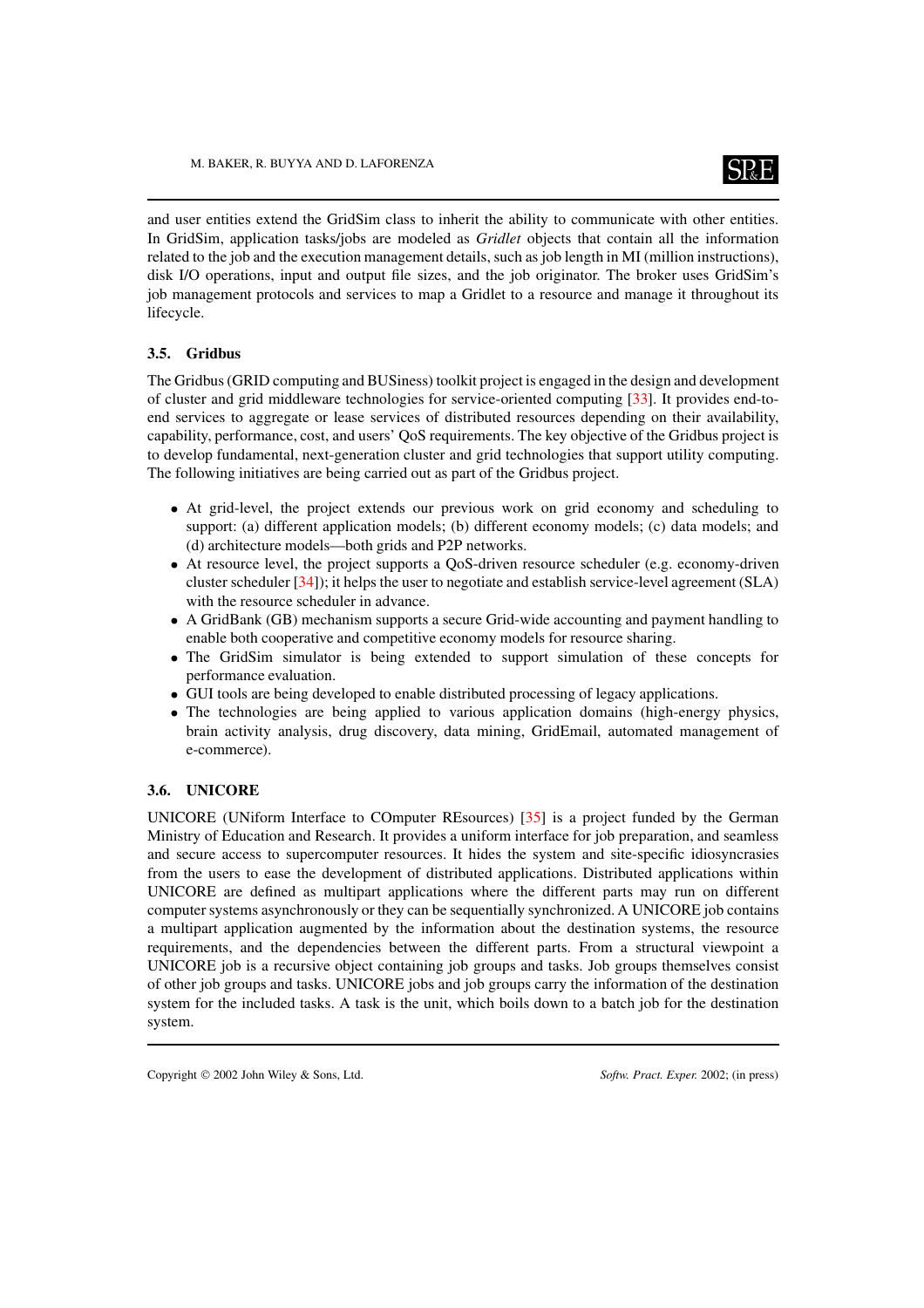

The design goals for UNICORE include a uniform and easy to use GUI, an open architecture based on the concept of an abstract job, a consistent security architecture, minimal interference with local administrative procedures, exploitation of existing and emerging technologies, a zeroadministration user interface through a standard Web browser and Java applets, and a production ready prototype within two years. UNICORE is designed to support batch jobs, it does not allow for interactive processes. At the application level asynchronous metacomputing is supported, allowing for independent and dependent parts of a UNICORE job to be executed on a set of distributed systems. The user is provided with a unique UNICORE user-ID for uniform access to all UNICORE sites.

# **3.7. Information Power Grid**

The NAS Systems Division is leading the effort to build and test NASA's IPG [\[7](#page-28-4)], a network of highperformance computers, data storage devices, scientific instruments, and advanced user interfaces. The overall mission of the IPG is to provide NASA's scientific and engineering communities with a substantial increase in their ability to solve problems that depend on the use of large-scale and/or distributed resources. The project team is focused on creating an infrastructure and services to locate, combine, integrate, and manage resources from across the NASA centers. An important goal of the IPG is to produce a common view of these resources, and at the same time provide for distributed management and local control. The IPG team at NAS is working to develop:

- independent but consistent tools and services that support a range of programming environments used to build applications in widely distributed systems;
- tools, services, and infrastructure for managing and aggregating dynamic collections of resources: processors, data storage/information systems, communications systems, real-time data sources and instruments, as well as human collaborators;
- facilities for constructing collaborative, application-oriented workbenches and problem-solving environments across NASA, based on the IPG infrastructure and applications;
- a common resource management approach that addresses areas such as:
	- **–** systems management;
	- **–** user identification;
	- **–** resource allocations;
	- **–** accounting;
	- **–** security;
- an operational Grid environment that incorporates major computing and data resources at multiple NASA sites in order to provide an infrastructure capable of routinely addressing larger scale, more diverse, and more transient problems than is currently possible.

# **3.8. WebFlow**

WebFlow [\[36](#page-29-2)] is a computational extension of the Web model that can act as a framework for the wide-area distributed computing. The main goal of the WebFlow design was to build a seamless framework for publishing and reusing computational modules on the Web so that end-users, via a Web browser, can engage in composing distributed applications using WebFlow modules as visual components and editors as visual authoring tools. WebFlow has a three-tier Java-based architecture that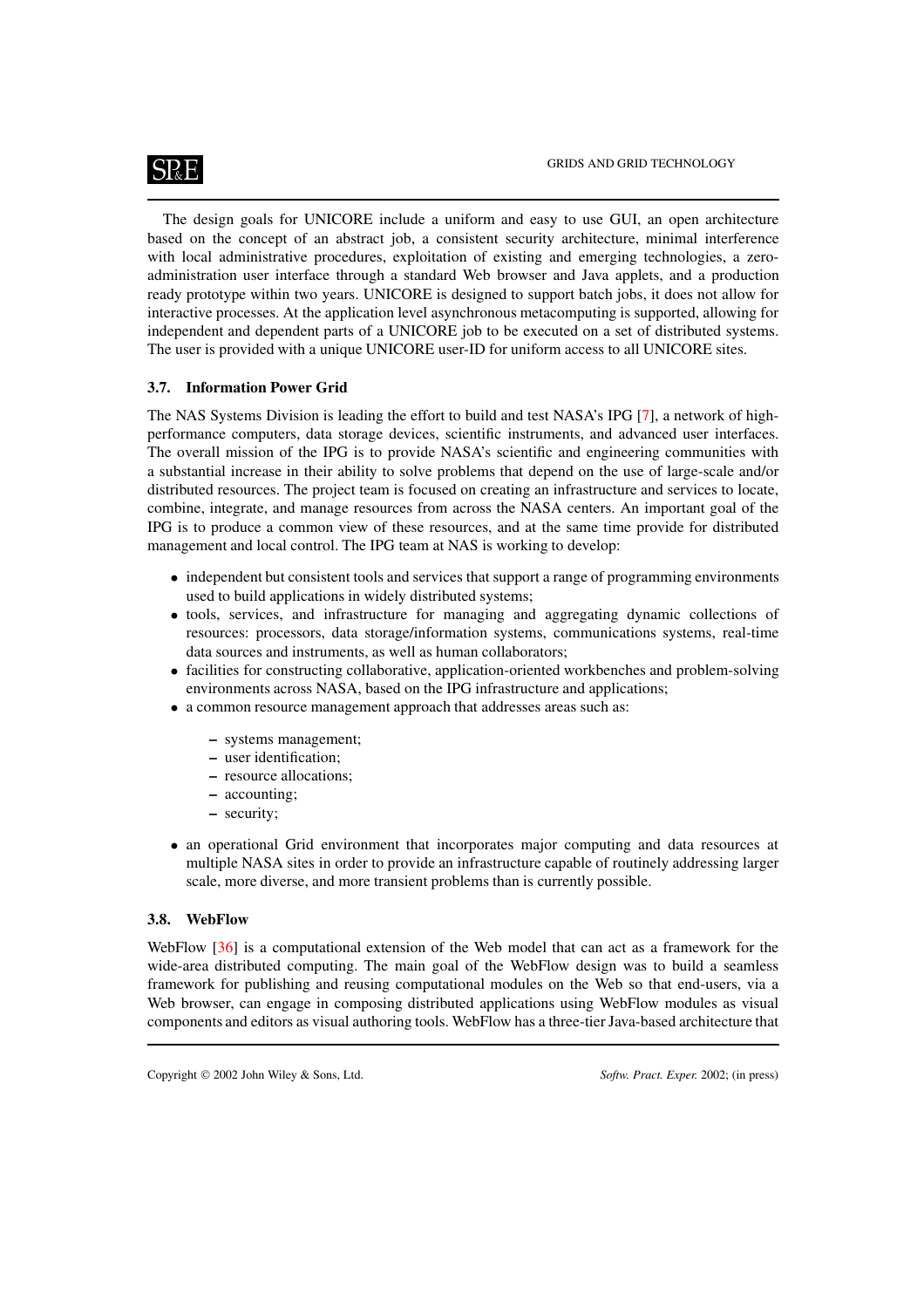

can be considered a visual dataflow system. The front-end uses applets for authoring, visualization, and control of the environment. WebFlow uses servlet-based middleware layer to manage and interact with back-end modules such as legacy codes for databases or high-performance simulations. WebFlow is analogous to the Web. Web pages can be compared to WebFlow modules and hyperlinks that connect Web pages to inter-modular dataflow channels. WebFlow content developers build and publish modules by attaching them to Web servers. Application integrators use visual tools to link outputs of the source modules with inputs of the destination modules, thereby forming distributed computational graphs (or compute-Webs) and publishing them as composite WebFlow modules. A user activates these compute-Webs by clicking suitable hyperlinks, or customizing the computation either in terms of available parameters or by employing some high-level commodity tools for visual graph authoring. The high-performance back-end tier is implemented using the Globus toolkit:

- MDS is used to map and identify resources;
- GRAM is used to allocate resources;
- GASS is used for a high-performance data transfer.

With WebFlow, new applications can be composed dynamically from reusable components just by clicking on visual module icons, dragging them into the active WebFlow editor area, and linking them by drawing the required connection lines. The modules are executed using Globus components combined with the pervasive commodity services where native high-performance versions are not available. The prototype WebFlow system is based on a mesh of Java-enhanced Web servers (Apache), running servlets that manage and coordinate distributed computation. This management infrastructure is implemented by three servlets: Session Manager, Module Manager, and Connection Manager. These servlets use URL addresses and can offer dynamic information about their services and current state. Each management servlet can communicate with others via sockets. The servlets are persistent and application-independent. Future implementations of WebFlow will use emerging standards for distributed objects and take advantage of commercial technologies, such as the CORBA [\[37\]](#page-29-3) as the base distributed object model. WebFlow takes a different approach to both Globus and Legion. It is implemented in a hybrid manner using a three-tier architecture that encompasses both the Web and third-party back-end services. This approach has a number of advantages, including the ability to 'plugin' to a diverse set of back-end services. For example, many of these services are currently supplied by the Globus toolkit, but they could be replaced with components from CORBA or Legion. WebFlow also has the advantage that it is more portable and can be installed anywhere a Web server supporting servlets is capable of running.

#### **3.9. NetSolve**

NetSolve [[13\]](#page-28-8) is a client/server application designed to solve computational science problems in a distributed environment. The Netsolve system is based around loosely coupled distributed systems, connected via a LAN or WAN. Netsolve clients can be written in C and Fortran, and use Matlab or the Web to interact with the server. A Netsolve server can use any scientific package to provide its computational software. Communications within Netsolve is via sockets. Good performance is ensured by a load-balancing policy that enables NetSolve to use the computational resources available as efficiently as possible. NetSolve offers the ability to search for computational resources on a network, choose the best one available, solve a problem (with retry for fault-tolerance), and return the answer to the user.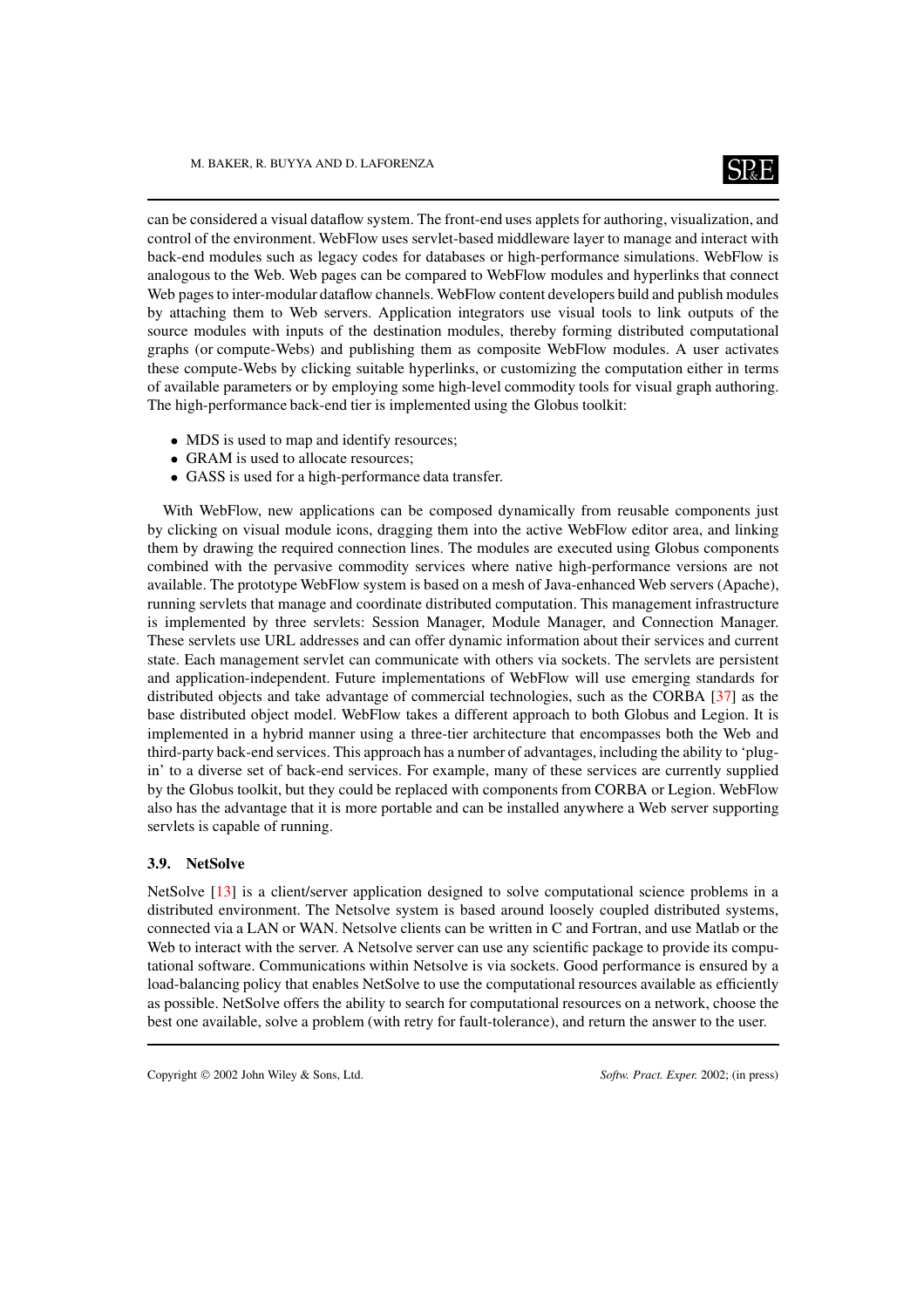

# **3.10. Ninf**

The Ninf [[38\]](#page-29-4) is a client/server-based system for global computing. It allows access to multiple remote computational and database servers. Ninf clients can semitransparently access remote computational resources from languages such as C and Fortran. Global computing applications can be built easily by using the Ninf remote libraries as it hides the complexities of the underlying system.

## **3.11. Gateway—desktop access to high-performance computational resources**

The Gateway system offers a programming paradigm implemented over a virtual Web of accessible resources [\[39\]](#page-29-5). A Gateway application is based around a computational graph visually edited by endusers, using Java applets. A module developer, a person who has only limited knowledge of the system on which the modules will run, writes modules. They need not concern themselves with issues such as: allocating resources, how to run the modules on various machines, creating inter-module connections, sending and receiving data between modules, or how to run several modules concurrently on a single machine. This is handled by WebFlow [[36\]](#page-29-2). The Gateway system hides the configuration, management, and coordination mechanisms from the developers, allowing them to concentrate on developing their modules.

The goals of the Gateway system are:

- to provide a problem-oriented interface (a Web portal) to more effectively utilize highperformance computing resources from the desktop via a Web browser;
- this 'point & click' view hides the underlying complexities and details of the resources, and creates a seamless interface between the user's problem description on their desktop system and the heterogeneous resources;
- the high-performance computing resources include computational resources such as supercomputers or workstation clusters, storage, such as disks, databases, and backing store, collaborative tools, and visualization servers.

Gateway is implemented as a three-tier system, as shown in Figure [5.](#page-21-0) Tier 1 is a high-level *frontend* for visual programming, steering, runtime data analysis and visualization, as well as collaboration. This tier is built on top of the Web and object-oriented commodity standards. Tier 2 is middleware and is based on distributed, object-based, scalable, and reusable Web servers and object brokers. Tier 3 consists of back-end services, such as those shown in Figure [5.](#page-21-0) The middle tier of the architecture is based on a network of Gateway servers. The user accesses the Gateway system via a portal Web page emanating from the secure gatekeeper Web server. The portal implements the first component of the Gateway security, user authentication and generation of the user credentials that is used to grant access to resources. The Web server creates a session for each authorized user and gives permission to download the front-end applet that is used to create, restore, run, and control user applications.

The main functionality of the Gateway server is to manage user sessions. A session is established automatically after the authorized user is connected to the system by creating a user context that is basically an object that stores the user applications. The application consists of one or more Gateway modules.

The Gateway modules are CORBA objects conforming to the JavaBeans model. The application's functionality can be embedded directly into the body of the module or, more typically, the module serves as a proxy for specific back-end services. The Gateway servers also provide a number of generic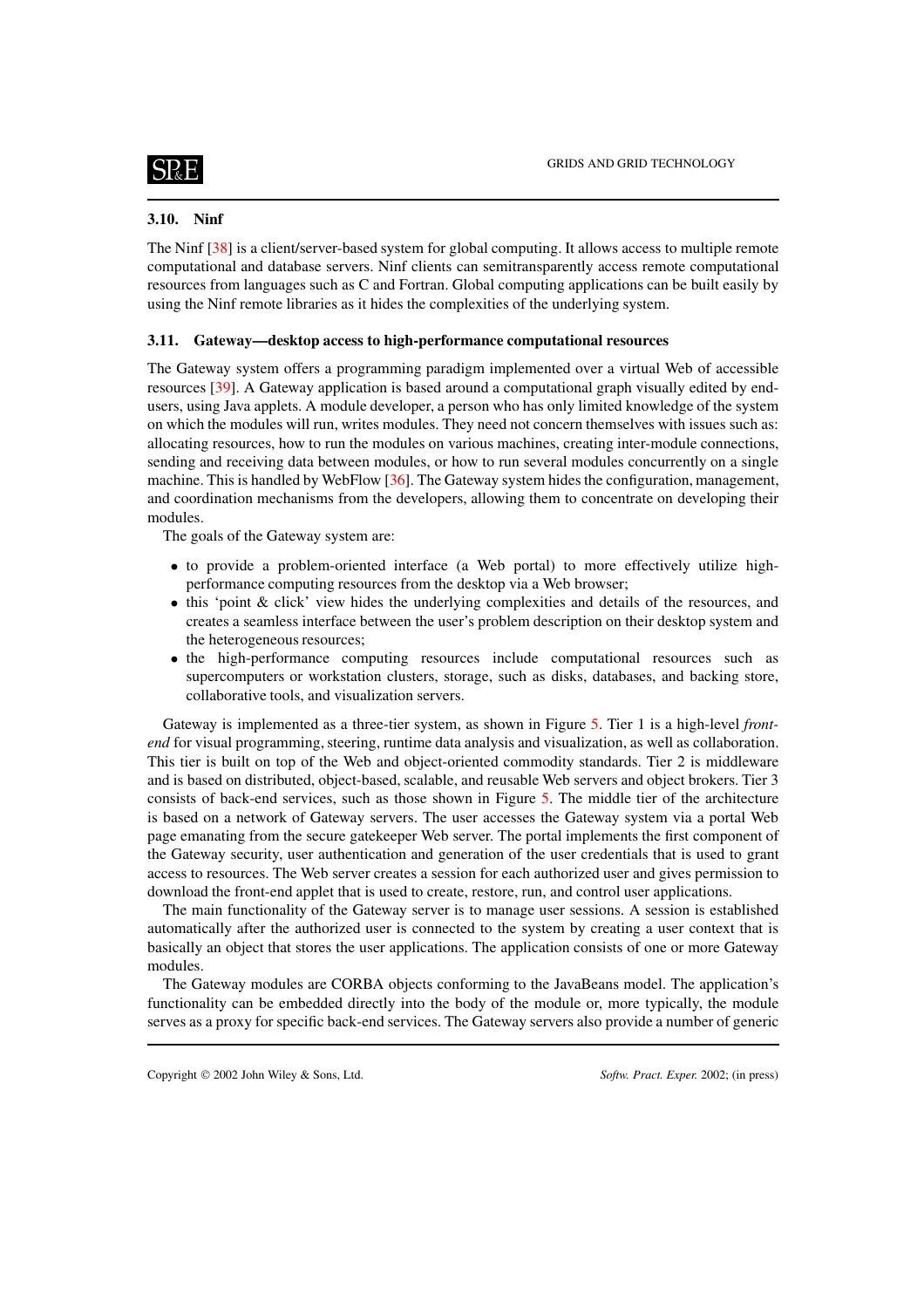

<span id="page-21-0"></span>

Figure 5. Three-tier architecture of Gateway.

services, such as access to databases and remote file systems. The most prominent service is the job service that provides secure access to high-performance computational servers. This service is accessed through a metacomputing API, such as the Globus toolkit API.

To interoperate with Globus there must be at least one Gateway node capable of executing Globus commands. To enable this interaction at least one host will need to run a Globus and Gateway server. This host serves as a 'bridge' between two domains. Here, Globus is an optional, high-performance (and secure) back-end, while Gateway serves as a high-level Web accessible visual interface and a job broker for Globus.

# **3.12. GridPort**

The Grid Portal Toolkit (GridPort) is a collection of technologies designed to aid in the development of science portals on computational Grids: user portals, applications interfaces, and education portals [[40\]](#page-29-6). The two key components of GridPort are the Web portal services and the application APIs. The Web portal module runs on a Web server and provides secure (authenticated) connectivity to the Grid. The application APIs provide a Web interface that help in developing customized science portals by end-users (without having the knowledge of the underlying portal infrastructure). The system is designed to allow execution of portal services and the client applications on separate Web servers.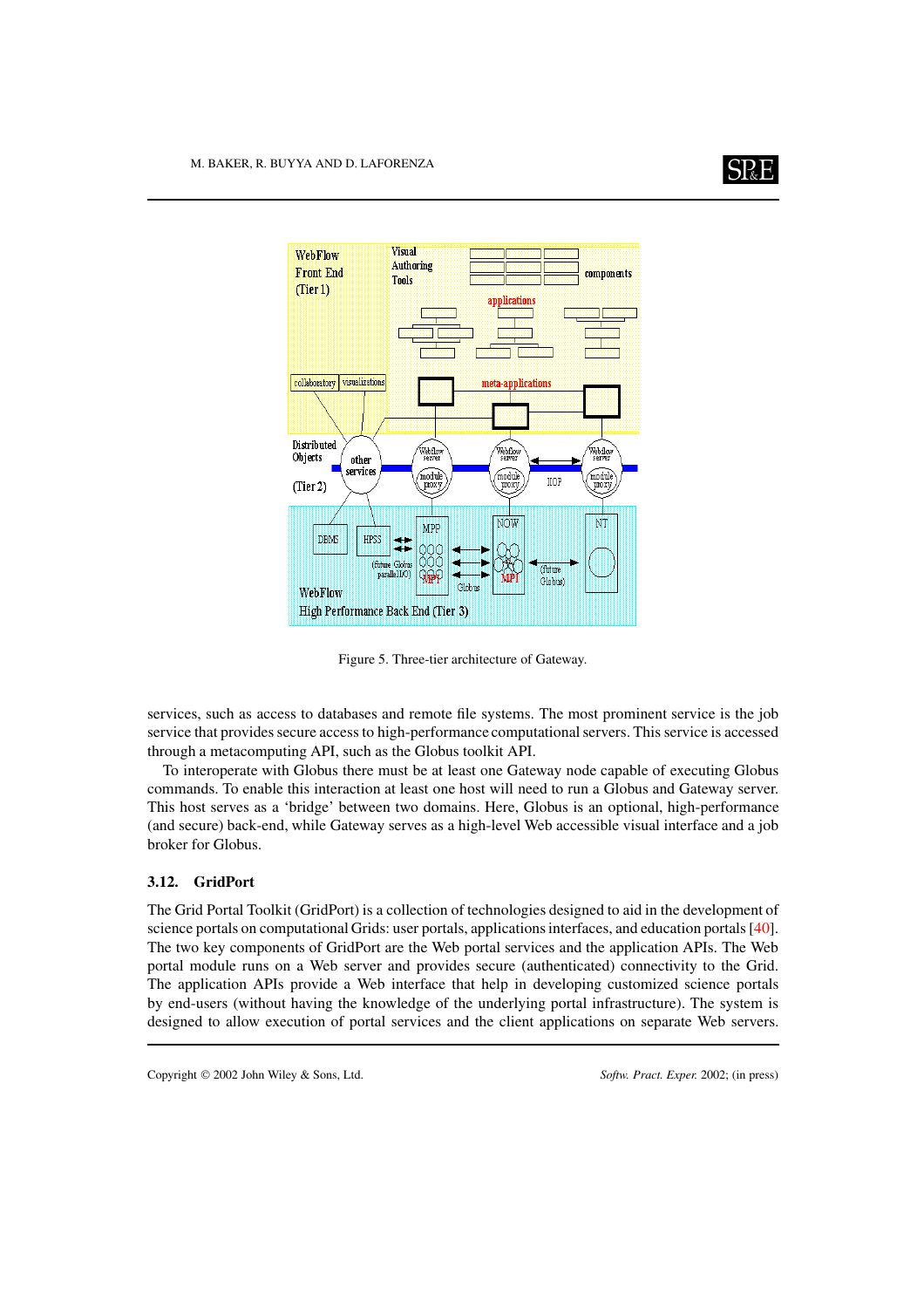The GridPort toolkit modules have been used to develop science portals for the applications areas such as molecular modeling, cardiac physiology, and tomography.

The GridPort modules are based on commodity Internet and Web technologies as well as existing Grid services and applications. The technologies used include HTML, JavaScript, Perl, CGI, SSH, SSL, FTP, GSI, and Globus. As Web technologies are easy to use and pervasive, client portals based on GridPort are accessible through any Web browser irrespective of location. By using the GridPort toolkit, application programmers can extend the functionality supported by the HotPage computational resource portal. A user can also customize Web pages and program portal services with a minimal knowledge of Web technologies.

# **3.13. DataGrid**

The European DataGrid project, led by CERN, is funded by the European Union with the aim of setting up a computational and data-intensive Grid of resources for the analysis of data coming from scientific exploration [[10\]](#page-28-3). The primary driving application of the DataGrid project is the Large Hadron Collider (LHC), which will operate at CERN from about 2005 to 2015. The LHC represents a leap forward in particle beam energy, density, and collision frequency. This leap is necessary in order to produce some examples of previously undiscovered particles, such as the Higgs boson or perhaps super-symmetric quarks and leptons. The LHC will present a number of challenges in terms of computing.

The main goal of the DataGrid initiative is to develop and test the infrastructure that will enable the deployment of scientific 'collaboratories' where researchers and scientists will perform their activities regardless of their geographical location. These collaboratories will allow personal interaction as well as the sharing of data and instruments on a global basis. The project is designing and developing scalable software solutions and testbeds in order to handle many petabytes of distributed data, tens of thousands of computing resources (processors, disks, etc.), and thousands of simultaneous users from multiple research institutions.

The DataGrid project is divided into 12 work packages (WPs) distributed over four working groups: testbed and infrastructure, applications, computational and DataGrid middleware, management and dissemination. Figure [6](#page-23-0) illustrates the structure of the project and the interactions between the work packages (source [[41\]](#page-29-8)). The work has an emphasis on enabling the distributed processing of dataintensive applications in the area of high-energy physics, earth observation, and bio-informatics.

The main challenge facing the project is providing the means to share huge amounts of distributed data over the current network infrastructure. The DataGrid relies upon emerging Grid technologies that are expected to enable the deployment of a large-scale computational environment consisting of distributed collections of files, databases, computers, scientific instruments, and devices.

## **3.14. The Open Grid Services Architecture framework**

The Open Grid Services Architecture (OGSA) framework [\[42\]](#page-29-7), the Globus-IBM vision for the convergence of Web services and Grid computing was presented at the Global Grid Forum (GGF) meeting held in Toronto in February 2002. The GGF has set up an Open Grid Services working group to review and refine the Grid services architecture and documents that form the technical specification.

The OGSA supports the creation, maintenance, and application of ensembles of services maintained by virtual organizations (VOs). Here a service is defined as a network-enabled entity that provides some capability, such as computational resources, storage resources, networks, programs, and databases.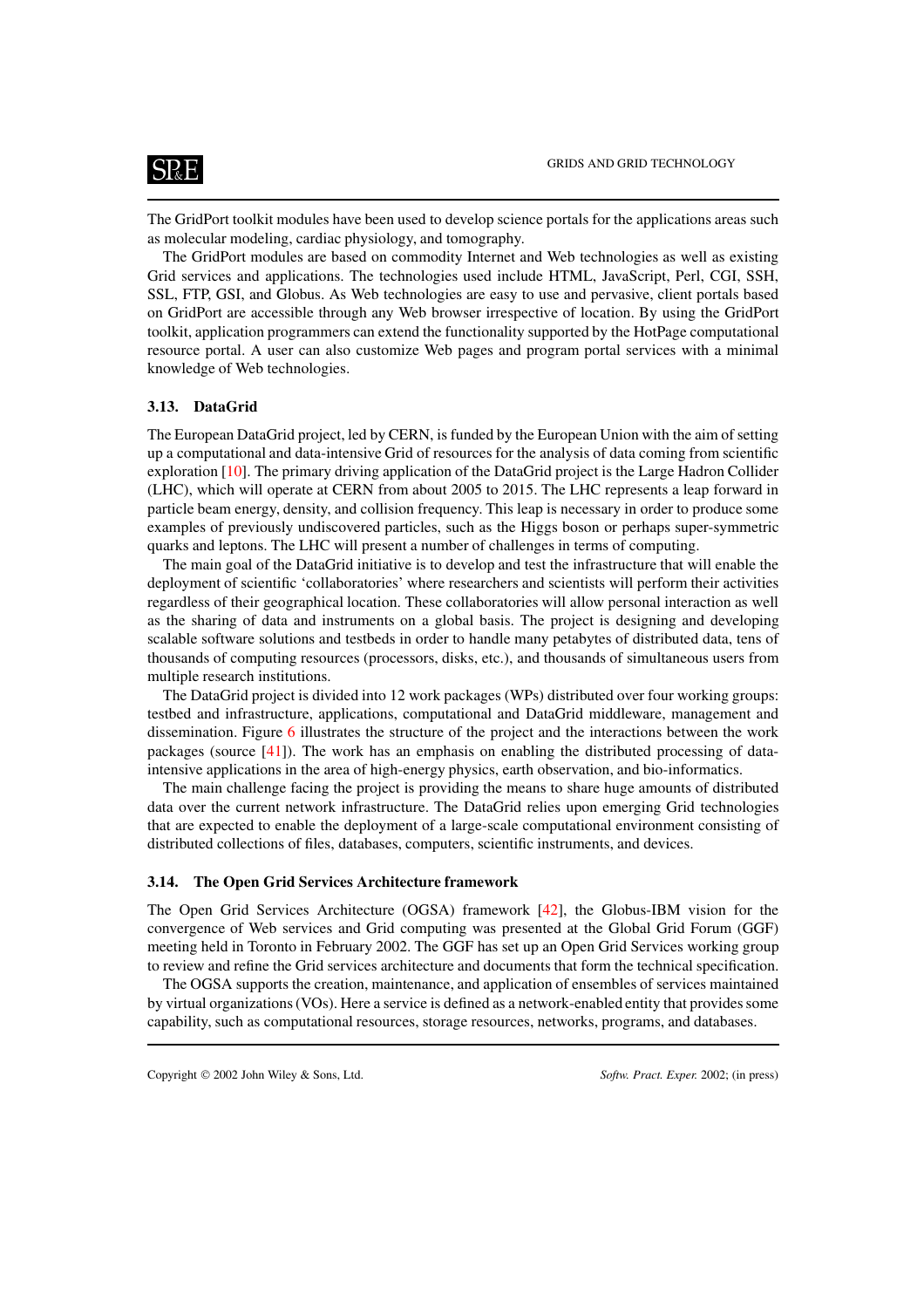

<span id="page-23-0"></span>

Organisation of the technical work packages in the DataGrid project

Figure 6. The DataGrid organization.

The Web Services standards used in the OGSA include SOAP, WSDL, and WS-Inspection.

- The Simple Object Access Protocol (SOAP) provides a means of messaging between a service provider and a service requestor.
- The Web Services Description Language (WSDL) is an XML document for describing Web services as a set of endpoints operating on messages containing either document-oriented (messaging) or RPC payloads.
- WS-Inspection comprises a simple XML language and related conventions for locating service descriptions published by a service provider.

Web services enhance the OGSA in a number of ways. One of the main ones is that Web services has the ability to support the dynamic discovery and composition of services in heterogeneous environments. Web Services have mechanisms for registering and discovering interface definitions, endpoint descriptions, and for dynamically generating service proxies. WDSL provides a standard mechanism for defining interface definitions separately from their embodiment within a particular binding (transport protocol and data encoding format). In addition, Web services are being widely adopted, which means that their adoption will allow a greater level of interoperability and the capability to exploit new and emerging tools and services such as Microsoft .NET and Apache Axis.

The parts of Globus that are impacted on most by the OGSA are:

- the GRAM protocol;
- the information infrastructure, MDS-2, used for information discovery, registration, data modeling, and a local registry;
- GSI, which supports single sign-on, restricted delegation, and credential mapping.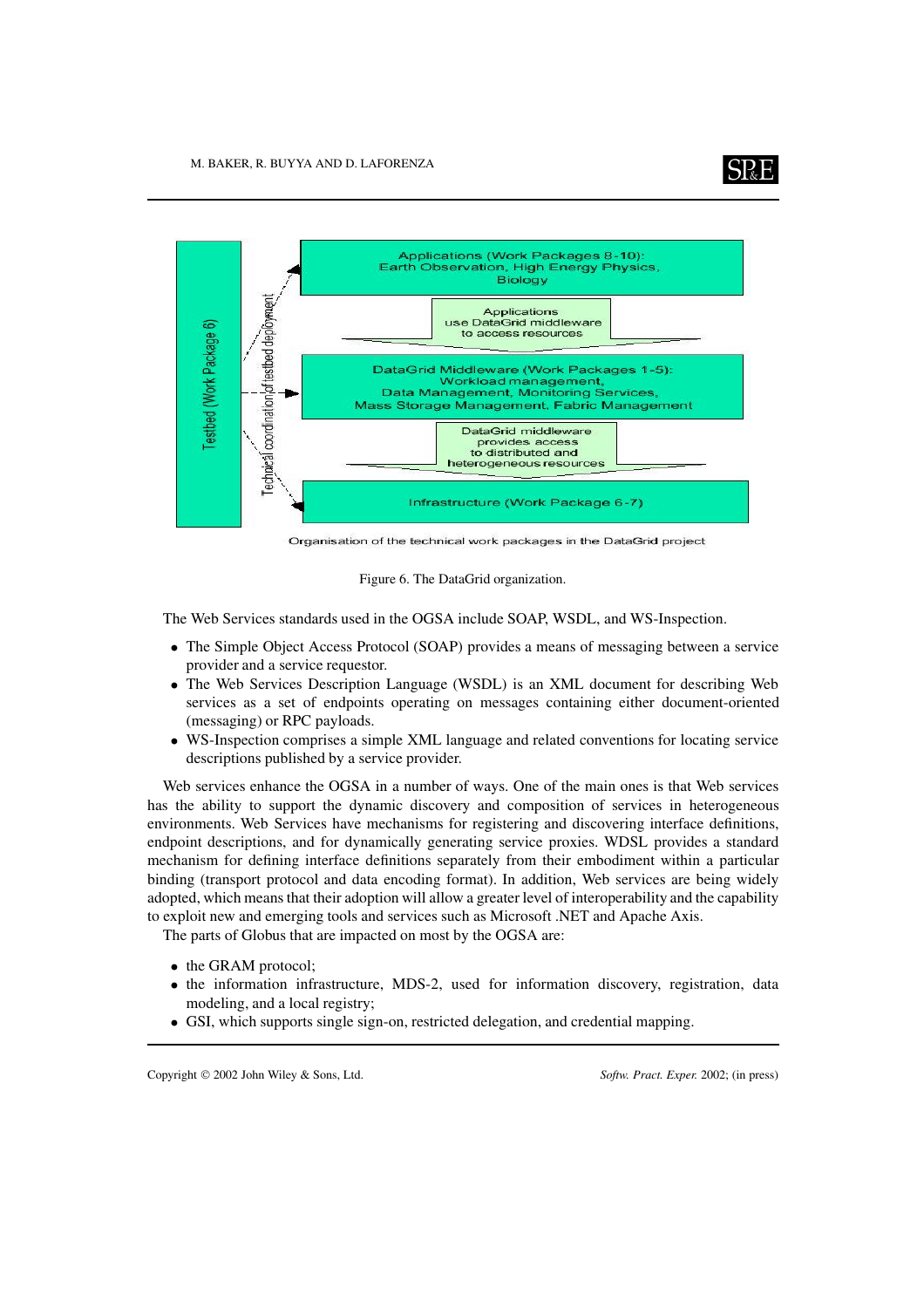The standard interfaces defined in OGSA are as follows.

- *Discovery*. Clients require mechanisms for discovering available services and for determining the characteristics of those services so that they can configure themselves and their requests to those services appropriately.
- *Dynamic service creation*. This is a standard interface (factory) and semantics that any service creation service must provide.
- *Lifetime management*. In a system that incorporates transient and stateful service instances, mechanisms must be provided for reclaiming services and state associated with failed operations.
- *Notification*. A collection of dynamic, distributed services must be able to notify each other asynchronously of interesting changes to their state.
- *Manageability*. The operations relevant to the management and monitoring of large numbers of Grid service instances are provided.
- *Simple hosting environment*. A simple execution environment is a set of resources located within a single administrative domain and supporting native facilities for service management: for example, a J2EE application server, Microsoft .NET system, or Linux cluster.

It is expected that the future implementation of Globus toolkit will be based on the OGSA architecture. Core services will implement the interfaces and behavior described in the Grid Service specification. Base services will use the Core services to implement both existing Globus capabilities, such as resource management, data transfer, and information services, as well as new capabilities such as resource reservation and monitoring. A range of higher level services will use the Core and Base services to provide data management, workload management, and diagnostics services.

# <span id="page-24-0"></span>**4. GRID APPLICATIONS**

A Grid platform could be used for many different types of applications. In [[1\]](#page-27-3), Grid-aware applications are categorized into five main classes:

- distributed supercomputing (e.g. stellar dynamics);
- high-throughput (e.g. parametric studies);
- on-demand (e.g. smart instruments);
- data intensive (e.g. data mining);
- collaborative (e.g. collaborative design).

A new emerging class of application that can benefit from the Grid is:

• service-oriented computing (e.g. application service provides and the users' QoS requirements driven access to remote software and hardware resources [\[15](#page-28-9)]).

There are several reasons for programming applications on a Grid, for example:

- to exploit the inherent distributed nature of an application;
- to decrease the turnaround/response time of a huge application;
- to allow the execution of an application which is outside the capabilities of a single (sequential or parallel) architecture;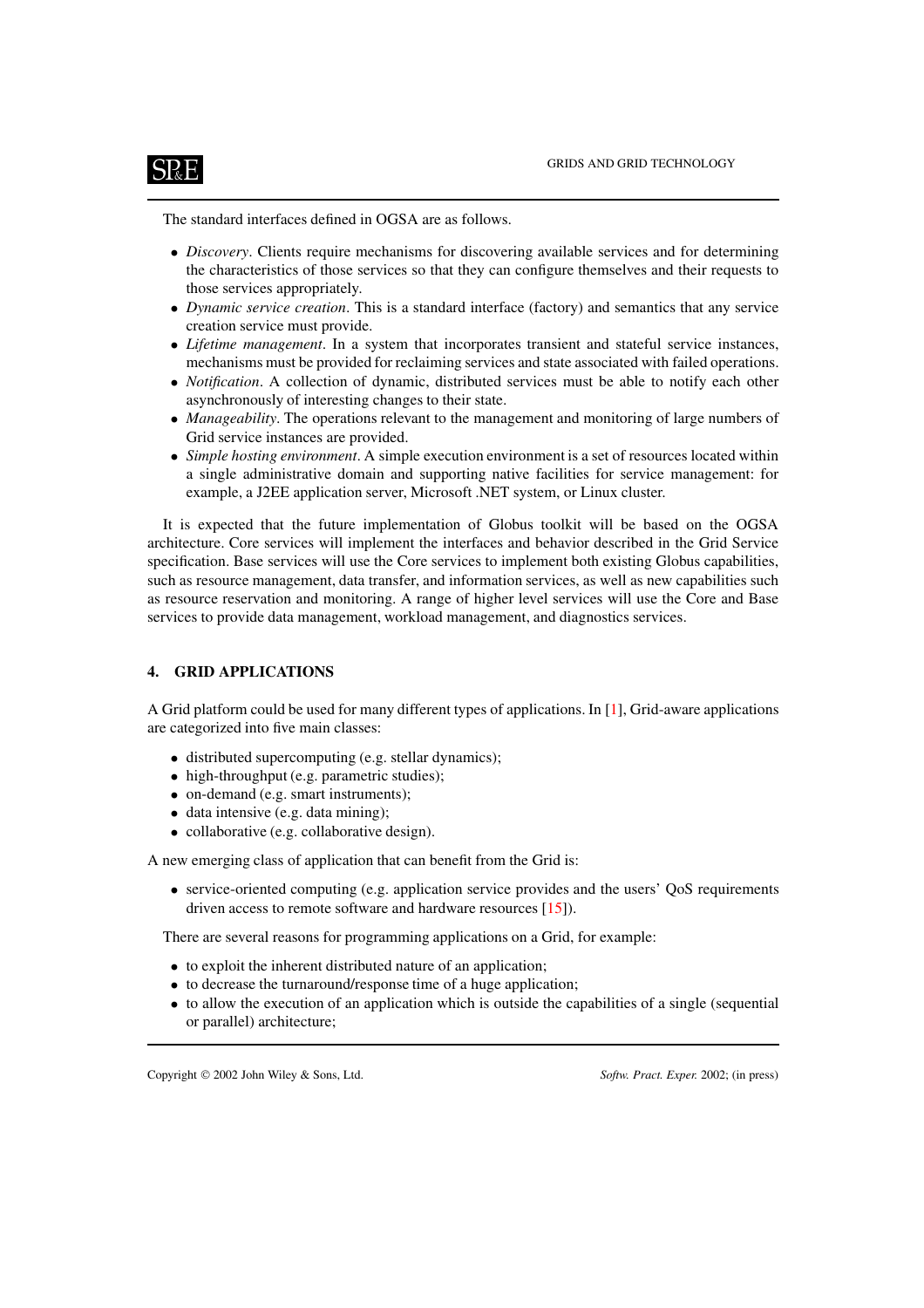

• to exploit the affinity between an application component and Grid resources with a specific functionality.

Although wide-area distributed supercomputing has been a popular application of the Grid, a large number of other applications can benefit from the Grid [\[43,](#page-29-13)[44\]](#page-29-18). Applications in these categories come from science, engineering, commerce, and educational fields.

The existing applications developed using the standard message-passing interface (e.g. MPI) for clusters, can run on Grids without change, since an MPI implementation for Grid environments is available. Many of the applications exploiting computational Grids are embarrassingly parallel in nature. The Internet computing projects, such as SETI@Home [\[45\]](#page-29-21) and Distributed.Net [[46\]](#page-29-15), build Grids by linking multiple low-end computational resources, such as PCs, across the Internet to detect extraterrestrial intelligence and crack security algorithms, respectively. The nodes in these Grids work simultaneously on different parts of the problem and pass results to a central system for postprocessing.

Grid resources can be used to solve grand challenge problems in areas such as biophysics, chemistry, biology, scientific instrumentation [[27\]](#page-28-21), drug design [\[11,](#page-28-5)[47\]](#page-29-17), tomography [\[48\]](#page-29-22), highenergy physics [[49\]](#page-29-12), data mining, financial analysis, nuclear simulations, material science, chemical engineering, environmental studies, climate modeling [[50\]](#page-29-10), weather prediction, molecular biology, neuroscience/brain activity analysis [\[51](#page-29-11)], structural analysis, mechanical CAD/CAM, and astrophysics.

In the past, applications were developed as *monolithic* entities. A monolithic application is typically the same as a single executable program that does not rely on outside resources and cannot access or offer services to other applications in a dynamic and cooperative manner. The majority of the scientific and engineering (S&E) as well as business-critical applications of today are still monolithic. These applications are typically written using just one programming language. They are generally computational intensive, batch processed, and their elapsed times are measured in several hours or days. Good examples of applications in the S&E area are: Gaussian [\[52\]](#page-29-14), PAM-Crash [[53\]](#page-29-9), and Fluent [\[54](#page-29-19)].

Today, the situation is rapidly changing and a new style of application development based on components has become more popular. With component-based applications, programmers do not start from scratch but build new applications by reusing existing *off-the-shelf* components and applications. Furthermore, these components may be distributed across a wide-area network. Components are defined by the public interfaces that specify the functions as well as the protocols that they may use to communicate with other components. An application in this model becomes a dynamic network of communicating objects. This basic distributed object design philosophy is having a profound impact on all aspects of information processing technology. We are already seeing a shift in the software industry towards an investment in software components and away from *handcrafted*, *stand-alone* applications. In addition, within the industry, a technology war is being waged over the design of the component composition architecture [\[55\]](#page-29-16).

Meanwhile, we are witnessing an impressive transformation of the ways that research is conducted. Research is becoming increasingly interdisciplinary; there are studies that foresee future research being conducted in virtual laboratories in which scientists and engineers routinely perform their work without regard to their physical location. They will be able to interact with colleagues, access instrumentation, share data and computational resources, and access information in digital libraries. All scientific and technical journals will be available on-line, allowing readers to download documents and other forms of information, and manipulate it to interactively explore the published research [\[56](#page-29-20)]. This exciting

Copyright 2002 John Wiley & Sons, Ltd. *Softw. Pract. Exper.* 2002; (in press)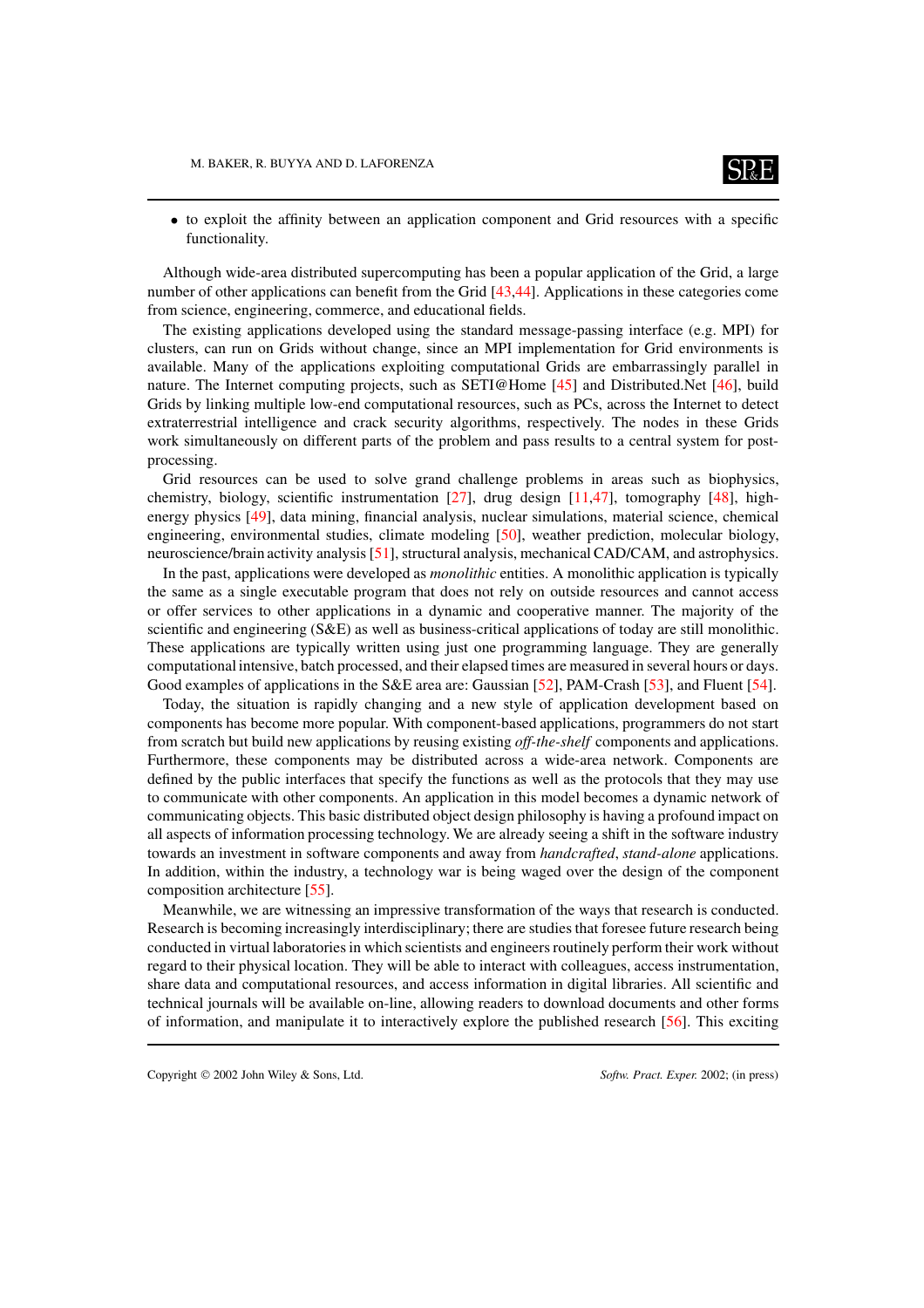# $SRE$

vision has a direct impact on the next generation of computer applications and on the way that they will be designed and developed. The complexity of future applications will grow rapidly, and the timeto-market pressure will mean that applications can no longer be built *from scratch*. Hence, mainly for cost reasons, it is foreseeable that no single company or organization would be able to, for example, create by itself complex and diverse software, or hire and train all the necessary expertise necessary to build an application. This will heighten the movement towards component frameworks, enabling rapid construction from third-party ready-to-use components.

In general, such applications tend to be multidisciplinary multimodular, written by several development teams using several programming languages, using multisource heterogeneous data, which can be mobile and interactive. Their execution will take a few minutes or hours [[57\]](#page-29-23). In particular, future S&E applications, for example, will be multidisciplinary. They will be composed of several different *disciplinary modules* coupled into a single modeling system (fluids and structures in an aeronautics code, e.g. [\[58](#page-29-27),[59\]](#page-29-28)), or composed of several different *levels of analysis* combined within a single discipline (e.g. linear, Euler, and Navier–Stokes aerodynamics [\[60,](#page-29-26)[61](#page-29-30)]. Some of these components will be characterized by high-performance requirements. Thus, in order to achieve better performance, the challenge will be to map each component onto the best candidate computational resource available on the Grid that has the highest degree of affinity with that software component. There are several examples of such integrated multidisciplinary applications reported in the literature, in several science and engineering fields including aeronautics (e.g. simulation of aircraft), geophysics (e.g. environmental and global climate modeling), biological systems, drug design, and plasma physics. In all these areas, there is a strong interest in developing increasingly sophisticated applications that couple ever more advanced simulations of very diverse physical systems. In [\[62](#page-29-24)[,63\]](#page-29-25) several fields where parallel and distributed simulation technologies have been successfully applied are reported. In particular, some applications belonging to areas such as the design of complex systems, education and training, entertainment, military, social and business collaborations, telecommunications, transportation, etc., are described.

# <span id="page-26-0"></span>**5. CONCLUSIONS AND FUTURE TRENDS**

There are currently a large number of projects and a diverse range of new and emerging Grid developmental approaches being pursued. These systems range from Grid frameworks to application testbeds, and from collaborative environments to batch submission mechanisms.

It is difficult to predict the future in a field such as information technology where the technological advances are moving very rapidly. Hence, it is not an easy task to forecast what will become the 'dominant' Grid approach. Windows of opportunity for ideas and products seem to open and close in the 'blink of an eye'. However, some trends are evident. One of those is growing interest in the use of Java [[64\]](#page-29-29) and Web services [\[12\]](#page-28-6) for network computing.

The Java programming language successfully addresses several key issues that accelerate the development of Grid environments, such as heterogeneity and security. It also removes the need to install programs remotely; the minimum execution environment is a Java-enabled Web browser. Java, with its related technologies and growing repository of tools and utilities, is having a huge impact on the growth and development of Grid environments. From a relatively slow start, the developments in Grid computing are accelerating fast with the advent of these new and emerging technologies. It is very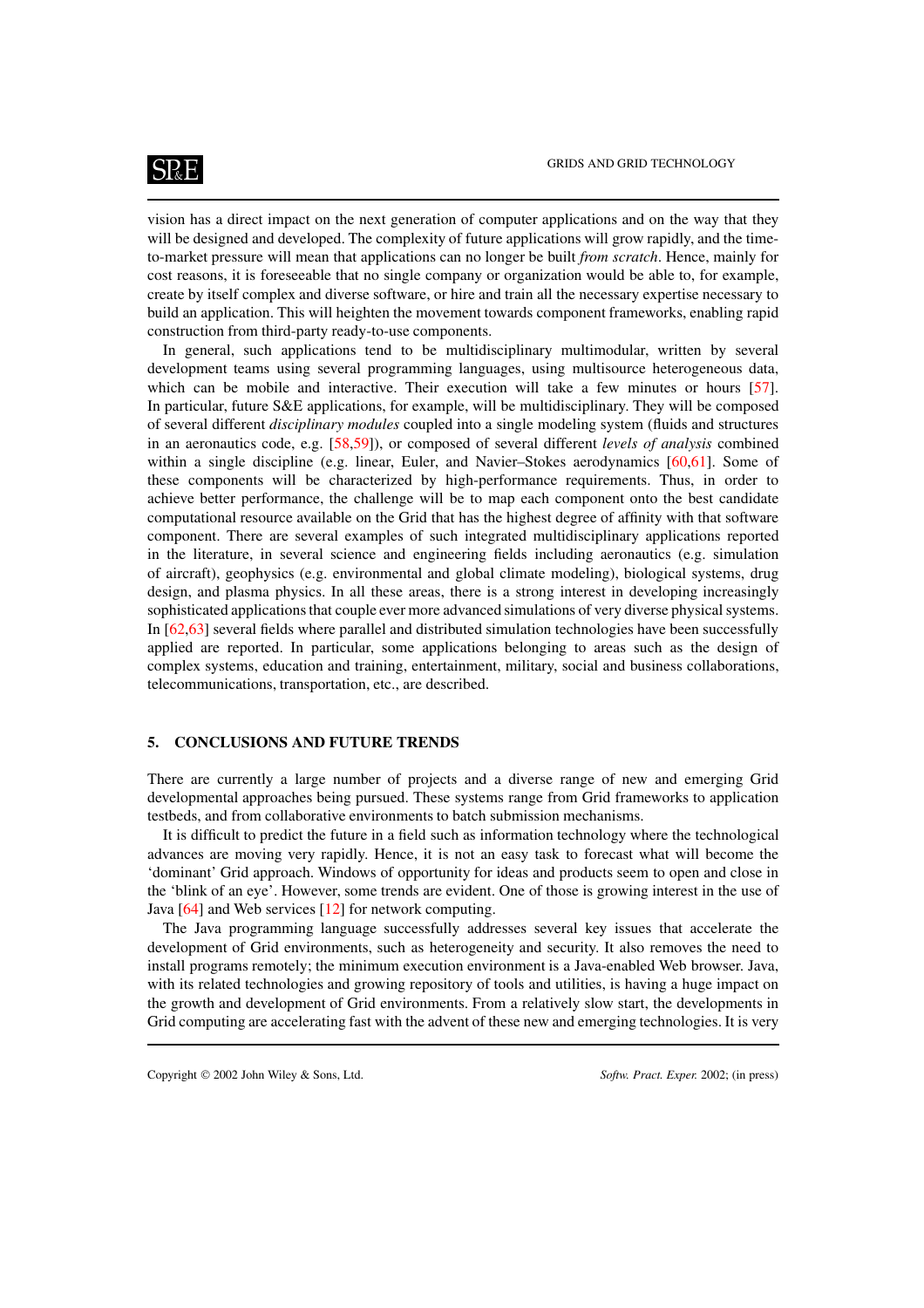hard to ignore the presence of the Common Object Request Broker Architecture (CORBA) [\[37](#page-29-3)] in the background. We believe that frameworks incorporating CORBA services will be very influential on the design of future Grid environments.

The two other emerging Java technologies for Grid and P2P computing are Jini [[65\]](#page-29-33) and JXTA [\[66](#page-29-32)]. The Jini architecture exemplifies a network-centric service-based approach to computer systems. Jini replaces the notions of peripherals, devices, and applications with that of network-available services. Jini helps break down the conventional view of what a computer is, while including new classes of services that work together in a federated architecture. The ability to move code from the server to its client is the core difference between the Jini environment and other distributed systems, such as CORBA and the Distributed Common Object Model (DCOM) [\[67\]](#page-29-31).

Whatever the technology or computing infrastructure that becomes predominant or most popular, it can be guaranteed that at some stage in the future its star will wane. Historically, in the field of computer research and development, this fact can be repeatedly observed. The lesson from this observation must therefore be drawn that, in the long term, backing only one technology can be an expensive mistake. The framework that provides a Grid environment must be adaptable, malleable, and extensible. As technology and fashions change it is crucial that Grid environments evolve with them.

In [\[1](#page-27-3)], Smarr observes that Grid computing has serious social consequences and is going to have as revolutionary an effect as railroads did in the American midWest in the early 19th century. Instead of a 30–40 year lead-time to see its effects, however, its impact is going to be much faster. Smarr concludes by noting that the effects of Grids are going to change the world so quickly that mankind will struggle to react and change in the face of the challenges and issues they present. Therefore, at some stage in the future, our computing needs will be satisfied in the same pervasive and ubiquitous manner that we use the electricity power grid. The analogies with the generation and delivery of electricity are hard to ignore, and the implications are enormous. In fact, the Grid is analogous to the electricity (power) Grid and the vision is to offer (almost) dependable, consistent, pervasive, and inexpensive access to resources irrespective of their location for physical existence and their location for access.

#### **ACKNOWLEDGEMENTS**

The authors would like to acknowledge all developers of the systems or projects described in this article. We have had intellectual communication and exchanged views on this upcoming technology with David Abramson (Monash), Fran Berman (UCSD), David C. DiNucci (Elepar), Jack Dongarra (UTK), Ian Foster (ANL), Geoffrey Fox (Syracuse), Wolfgang Gentzsch (Sun), Jon Giddy (DSTC), Al Geist (ORNL), and Tom Haupt (Syracuse). We thank them for sharing their thoughts.

#### **REFERENCES**

- <span id="page-27-3"></span>1. Foster I, Kesselman C (eds.). *The Grid: Blueprint for a Future Computing Infrastructure*. Morgan Kaufmann: San Francisco, CA, 1999.
- <span id="page-27-1"></span>2. Chetty M, Buyya R. Weaving computational Grids: How analogous are they with electrical Grids? *Journal of Computing in Science and Engineering (CiSE)* 2001; (July–August).
- <span id="page-27-0"></span>3. Oram A (ed.). *Peer-to-Peer: Harnessing the Power of Disruptive Technologies*. O'Reilly Press: U.S.A., 2001.
- <span id="page-27-2"></span>4. Foster I, Kesselman C, Tuecke S. The anatomy of the Grid: Enabling scalable virtual organizations. *International Journal of Supercomputer Applications* 2001. To appear.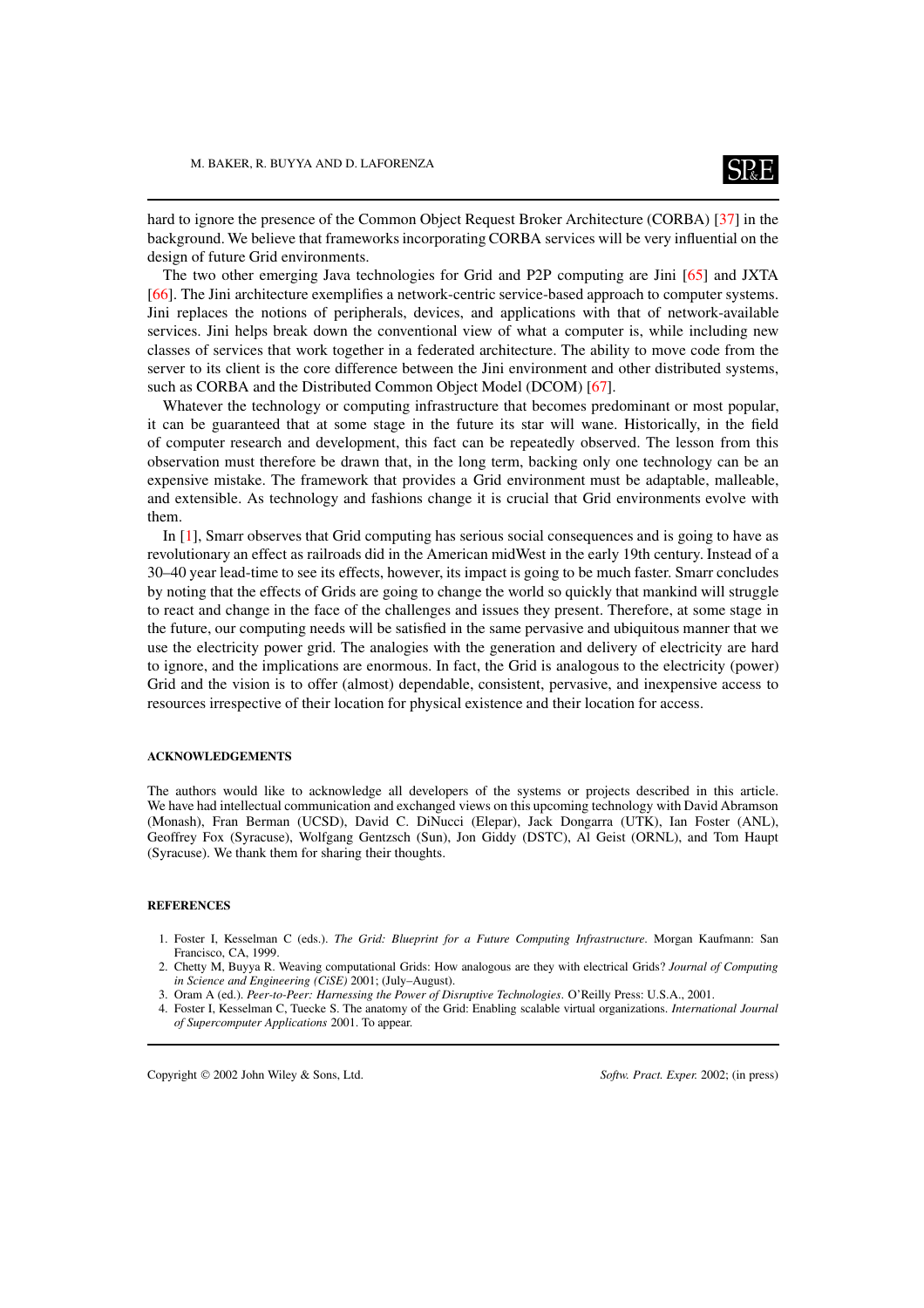- <span id="page-28-0"></span>5. Buyya R, Stockinger H, Giddy J, Abramson D. Economic models for management of resources in peer-to-peer and Grid computing. *SPIE International Conference on Commercial Applications for High-Performance Computing*, Denver, CO, August 20–24, 2001.
- <span id="page-28-1"></span>6. Camarinha-Matos L, Afsarmanesh H (eds.). *Infrastructure For Virtual Enterprises: Networking Industrial Enterprises*. Kluwer Academic Press: Norwell, MA, 1999.
- <span id="page-28-4"></span>7. Johnston W, Gannon D, Nitzberg B. Grids as production computing environments: The engineering aspects of NASA's information power grid. *Eighth IEEE International Symposium on High Performance Distributed Computing*, Redondo Beach, CA, August 1999. IEEE Computer Society Press: Los Alamitos, CA, 1999.
- <span id="page-28-2"></span>8. Buyya R. The World-Wide Grid. http://www.buyya.com/ecogrid/wwg/.
- <span id="page-28-7"></span><span id="page-28-3"></span>9. NSF Tera-Grid. http://www.teraGrid.org/.
- 10. Hoschek W, Jaen-Martinez J, Samar A, Stockinger H, Stockinger K. Data management in an international data Grid project. *Proceedings of the 1st IEEE/ACM International Workshop on Grid Computing (Grid'2000)*, Bangalore, India, 17–20 December 2000. Springer: Berlin, 2000.
- <span id="page-28-5"></span>11. Buyya R. The Virtual Laboratory Project: Molecular modeling for drug design on Grid. *IEEE Distributed Systems Online* 2001; **2**(5). http://www.buyya.com/vlab/.
- <span id="page-28-6"></span>12. W3C. Web services activity. http://www.w3.org/2002/ws/.
- <span id="page-28-8"></span>13. Casanova H, Dongarra J. NetSolve: A network server for solving computational science problems. *International Journal of Supercomputing Applications and High Performance Computing* 1997; **11**(3).
- <span id="page-28-10"></span>14. Baker M, Fox G. Metacomputing: Harnessing informal supercomputers. *High Performance Cluster Computing: Architectures and Systems*, vol. 1, Buyya R (ed.). Prentice-Hall: Englewood Cliffs, NJ, 1999.
- <span id="page-28-9"></span>15. Buyya R, Giddy J, Abramson D. A case for economy grid architecture for service-oriented Grid computing. *10th IEEE International Heterogeneous Computing Workshop (HCW 2001), in Conjunction with IPDPS 2001*, San Francisco, CA, April 2001. IEEE Computer Society Press: Los Alamitos, CA, 2001.
- <span id="page-28-14"></span>16. Buyya R, Abramson D, Giddy J. Economy driven resource management architecture for computational power grids. *International Conference on Parallel and Distributed Processing Techniques and Applications (PDPTA'2000)*, Las Vegas, NV, 2000. CSREA Press: Athens, GA, 2000.
- <span id="page-28-12"></span>17. Buyya R. Economic-based distributed resource management and scheduling for Grid computing. *PhD Thesis*, Monash University, Melbourne, Australia, April 2002.
- <span id="page-28-13"></span><span id="page-28-11"></span>18. PAPIA: Parallel protein information analysis system. http://www.rwcp.or.jp/papia/.
- 19. Gentzsch W (ed.). Special issue on metacomputing: From workstation clusters to internet computing. *Future Generation Computer Systems* 1999; **15**.
- 20. Buyya R (ed.). Grid Computing Info Centre. http://www.Gridcomputing.com/.
- 21. Baker M (ed.). Grid computing. IEEE DS Online. http://computer.org/dsonline/gc/.
- <span id="page-28-16"></span>22. Matsuoka S. Grid RPC meets DataGrid: Network enabled services for data farming on the Grid. *First IEEE/ACM International Conference on Cluster Computing and the Grid (CCGrid 2001)*, Brisbane, Australia, May 2001. IEEE Computer Society Press: Los Alamitos, CA, 2001.
- <span id="page-28-15"></span>23. Foster I, Kesselman C. Globus: A metacomputing infrastructure toolkit. *International Journal of Supercomputer Applications* 1997; **11**(2):115–128.
- <span id="page-28-17"></span>24. Grimshaw A, Wulf W. The Legion vision of a worldwide virtual computer. *Communications of the ACM* 1997; **40**(1).
- <span id="page-28-19"></span>25. Avaki Corporation. http://www.avaki.com/.
- <span id="page-28-20"></span>26. Avaki Architecture. http://www.avaki.com/papers/AVAKI concepts architecture.pdf.
- <span id="page-28-21"></span>27. Abramson D, Giddy J, Kotler L. High performance parametric modeling with Nimrod/G: Killer application for the global Grid? *International Parallel and Distributed Processing Symposium (IPDPS)*. IEEE Computer Society Press: Los Alamitos, CA, 2000.
- <span id="page-28-22"></span>28. Buyya R, Abramson D, Giddy J. Nimrod/G: An architecture for a resource management and scheduling system in a global computational Grid. *The 4th International Conference on High Performance Computing in Asia-Pacific Region (HPC Asia'2000)*, Beijing, China, 2000. IEEE Computer Society Press: Los Alamitos, CA, 2000.
- <span id="page-28-18"></span>29. Abramson D, Roe P, Kotler L, Mather D. ActiveSheets: Super-computing with spreadsheets. *2001 High Performance Computing Symposium (HPC'01), Advanced Simulation Technologies Conference*, April 2001. SCS Press: San Diego, CA, 2001.
- <span id="page-28-25"></span>30. Buyya R, Giddy J, Abramson D. An evaluation of economy-based resource trading and scheduling on computational power Grids for parameter sweep applications. *The Second Workshop on Active Middleware Services (AMS 2000), in Conjunction with HPDC 2001*, 1 August 2000, Pittsburgh, PA. Kluwer Academic Press, 2000.
- <span id="page-28-23"></span>31. Buyya R, Murshed M, Abramson D. A deadline and budget constrained cost-time optimization algorithm for scheduling task farming applications on global Grids. *Technical Report*, Monash University, March 2002. http://www.buyya.com/gridsim/.
- <span id="page-28-26"></span><span id="page-28-24"></span>32. Buyya R, Murshed M. GridSim: A toolkit for the modeling and simulation of distributed resource management and scheduling for Grid computing. *Concurrency and Computation: Practice and Experience* 2002; (May). To appear.